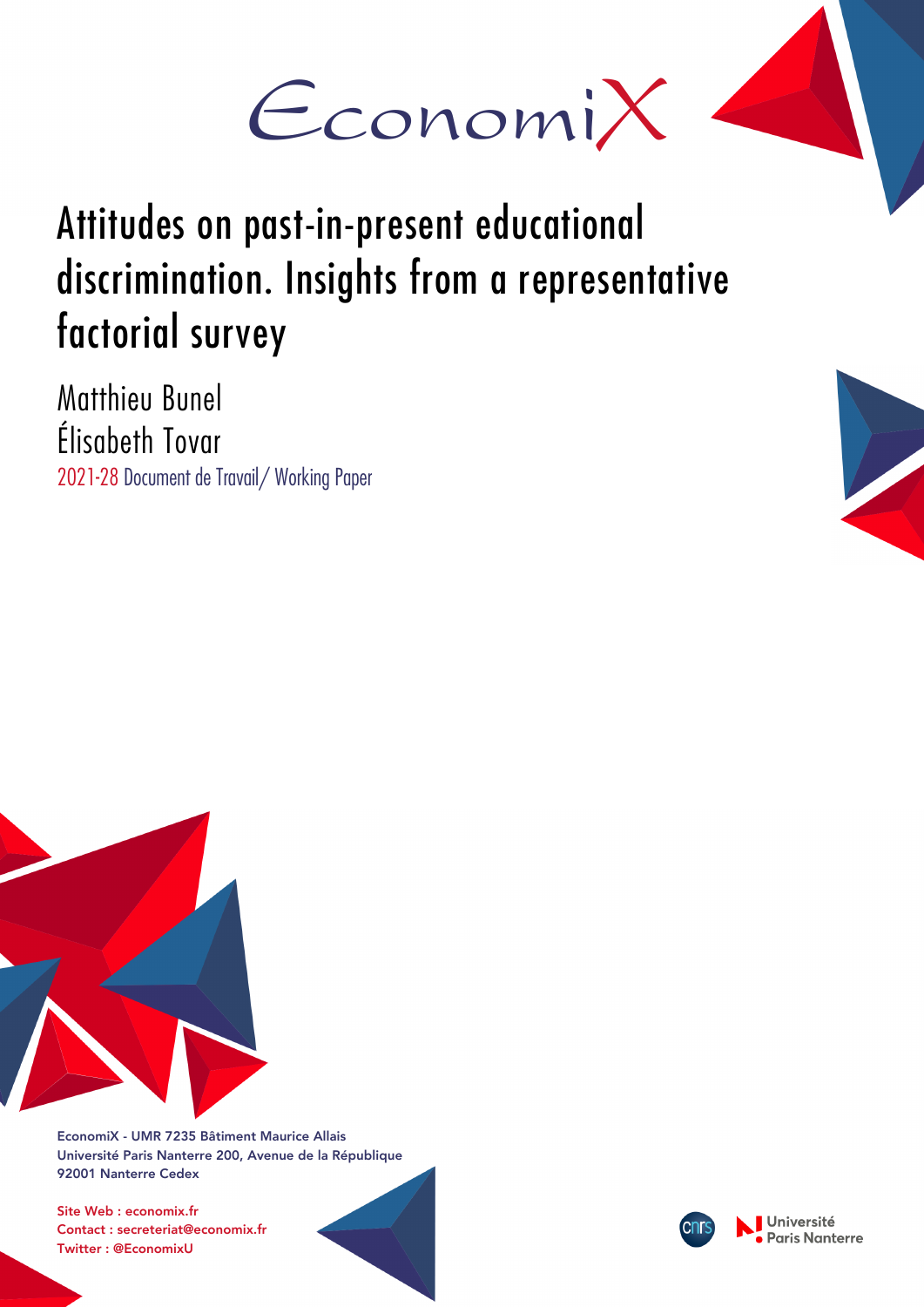# Attitudes on past-in-present educational discrimination Insights from a representative factorial survey

#### Mathieu Bunel

# Université de Bourgogne Franche-Comté, Ledi, EconomiX and TEPP mathieu.bunel@u-bourgogne.fr

#### Elisabeth Tovar ´

Université Paris Nanterre and EconomiX elisabeth.tovar@parisnanterre.fr

#### **Abstract**

In this paper, we provide evidence on attitudes on past-in-present educational discrimination, i.e. educational discrimination that occurred in the past but has present-time negative effects on the probability of success in fair-in-form employment selection processes. To do so, we use an original factorial survey experiment, and collect data from a representative sample of the US population. We find that a significant majority of respondents support the costly compensation of past-in-present educational discrimination. Moreover, we find that respondents are as sensitive to past-in-present educational discrimination than to present-time employment discrimination. We find that causal effects on attitudes are stronger for the intentionality of the discrimination than for its financial consequences on the discriminated group. Last, attitudes appear to be more driven by the respondents' political perspective than by their own real-world identity.

Keywords: attitudes, educational discrimination, factorial survey, past-in-present discrimination

#### **Résumé**

Dans cet article, nous fournissons des preuves sur les attitudes à l'égard de la discrimination éducative passée dans le présent, c'est-à-dire la discrimination éducative qui a eu lieu dans le passé mais qui a des effets négatifs dans le présent sur la probabilité de réussite dans les processus équitables de sélection des emplois. Pour ce faire, nous utilisons une expérience d'enquête factorielle originale, et recueillons des données auprès d'un échantillon représentatif de la population américaine. Nous constatons qu'une majorité significative de répondants est favorable à une compensation coûteuse pour la discrimination passée et présente en matière d'éducation. En outre, nous constatons que les personnes interrogées sont plus sensibles à la discrimination passée et actuelle en matière d'éducation qu'à la discrimination professionnelle actuelle. Nous constatons que les effets causaux sur les attitudes sont plus forts pour l'intentionnalité de la discrimination que pour ses conséquences financières sur le groupe discriminé. Enfin, les attitudes semblent être déterminées davantage par la perspective politique des répondants que par leur propre identité dans le monde réel.

Mots-clef: attitudes, discrimination éducative, factorial survey, past-in-present discrimination

JEL codes: I24, J15, J71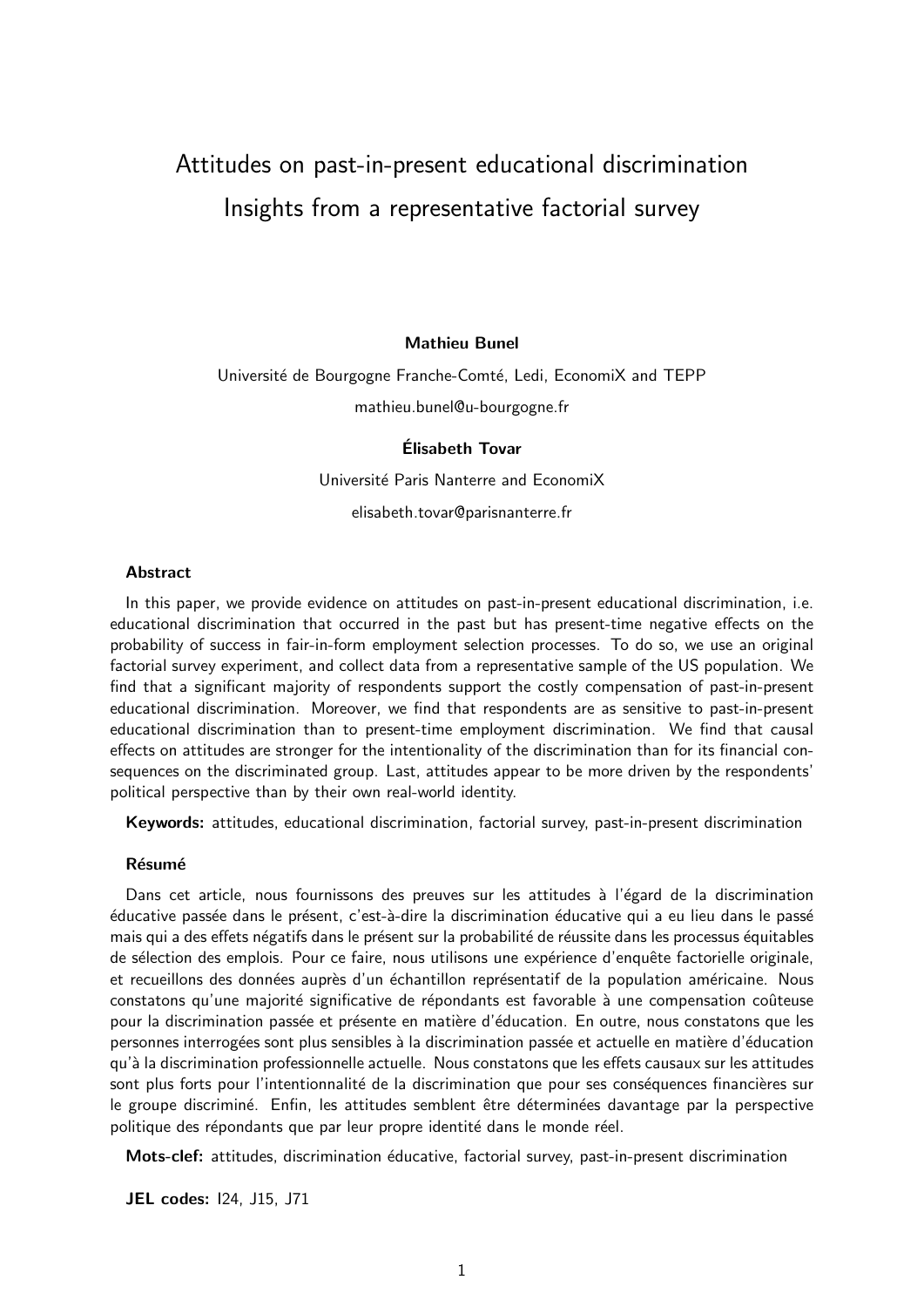# 1 Introduction

Access to elite higher education tracks is a key determinant of future employment, wage outcomes, and access to high-stake jobs. Psacharopoulos and Patrinos, 2018 show that in advanced economies, the rate of return on investment per year of higher education is around  $10\%$  in earnings terms. Bordón and Braga, 2020 show that college graduates in Chile earn a  $13\%$  wage premium in their first year of the labour market, and up to 4% after 6 or more years of labor market experience. In the U.S., Smith, Goodman, and Hurwitz, 2020 show that enrolment in public four-year higher institutions boosts students' household income around age 30 by 20 percent, and has even larger impacts for those from low income high schools.

Among college graduates, prestigious programs provide a much higher return of investment. Jia and Li, 2009 find that, in China, students who score higher than the elite cut-off in the national college entrance exam have higher first-job wages after graduation and better social networks. In the U.S., Long, 2008 shows evidence of the positive effects of college quality on college graduation and household income. Hoekstra, 2009 reports that attending the most selective flagship state university causes earnings to be approximately 20% higher for white men. Anelli, 2020 find similar evidence and points to degree completion and peer quality as channels explaining these effects. Further, Rivera, 2011 shows evidence that although educational credentials are the most common criteria employers use to solicit and screen resumes, it is not the content of education that elite employers value, but rather its prestige.

From a moral point of view, equal, unbiased access to higher education is a key condition of a fair higher educational system. Following Mijs, 2016, educational inequalities can be presented as morally fair as long as the system is meritocratic, i.e. as long as differences in position only reflect individual effort and not structural biases based on gender, religion, handicap, sexual orientation or social, geographic and ethnic origin.

In reality, the ongoing controversy around the use of the Scholastic Assessment Test is a well known example of persisting past-in-present educational discrimination in the US higher education system. According to Feagin, 1977 Past-in present discrimination is a form of indirect institutionalized discrimination that happens when fair-in-form neutral practices reflect and perpetuate the effects of past intentional discriminatory practices, for example *penalizing minorities because they lack some* ability or qualification intentionally denied to them in the past" or having hiring standards that are (unintentionally) "shaped to meet the distinctive physical or sub-cultural characteristics of dominant group employees in many organizations".

In this paper, we study the moral acceptability of past-in-present educational discrimination using an original vignette-based factorial survey experiment $^1$ . Respondents were asked whether it was morally fair to adapt an elite job selection process that, although neutral, propagated past educational discrimination suffered by a target group of applicants, knowing that the adaptation would be costly for the agent. The adaptation of the selection process consisted in an equal-opportunity affirmative action policy<sup>2</sup>, which eliminated the effect of the past discrimination.

The factorial survey was designed to study the causal effect of 4 factors on the acceptability of past-in-present discrimination: (i) the intention of the discrimination (whether in the past or in the present), (ii) the financial loss suffered by discriminated applicants, and (iii) the existence of sanctions for the discriminating employers. A scenario with direct, present-time employment discrimination was also introduced to study (iv) whether respondents considered differently past- and present-time discriminations. Additionally, we explored how the respondents' personal characteristics and identification to the agents involved in the selection process correlated with their attitudes on past-in-present educational discrimination.

 $^1$ The survey was administered between June 2019 and January 2020 on US respondents via the online platform SurveyMonkey and received 788 valid questionnaires. SurveyMonkey is a well-known panelist that is often used to administer online surveys: for recent examples, see Paredes et al., 2021 or Chen, Valliant, and Elliott, 2019.

 $2$ See Harrison et al., 2006 for a comprehensive typology of affirmative action policies.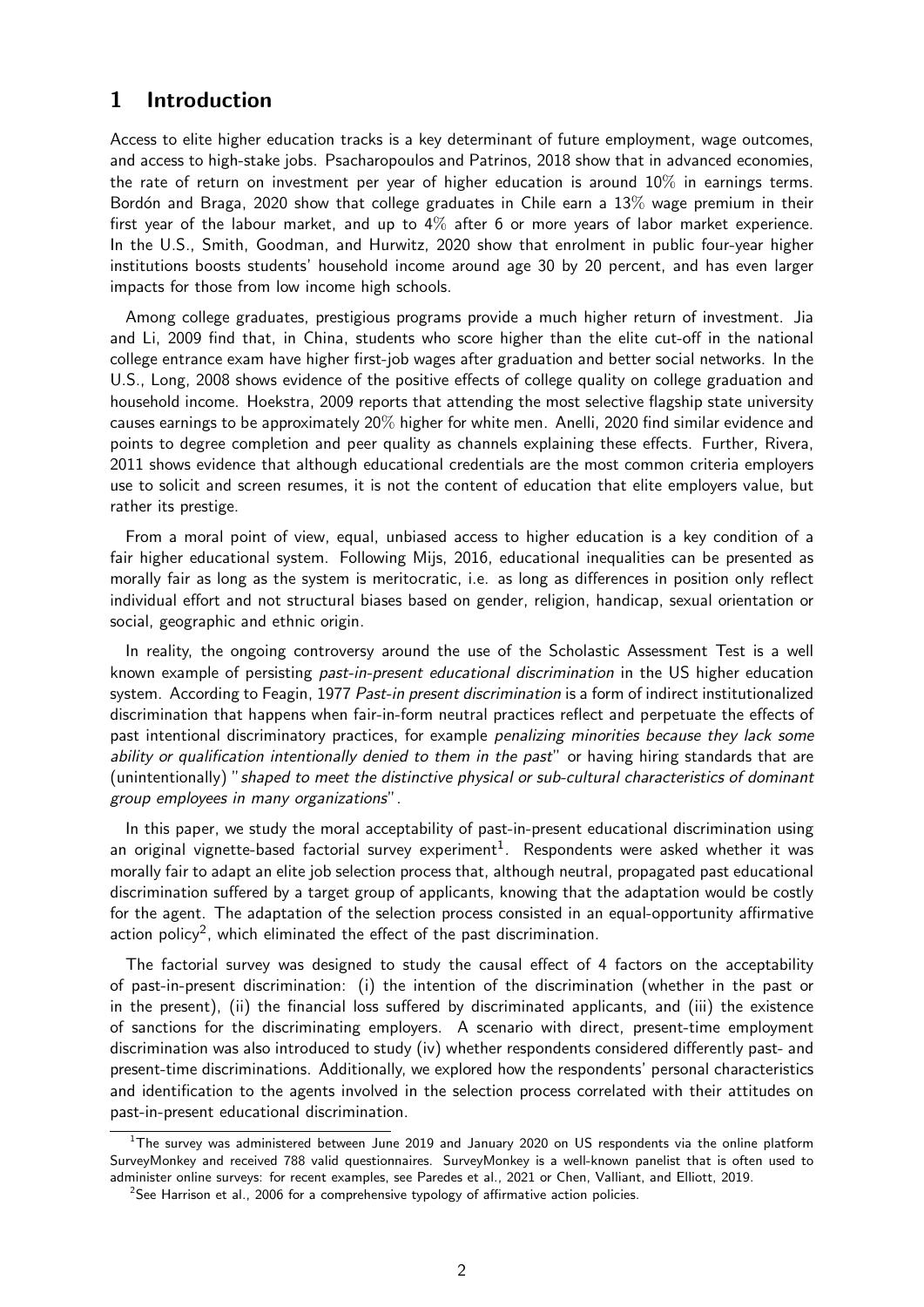The 4 main results of the paper are the following. First, we find that only a small majority of respondents are sensitive to past-in-present educational discrimination. More than half of the respondents are in favor of a costly adaptation of the selection process designed to compensate past educational discrimination. Further, their attitudes are not significantly different when considering past-in-present educational discrimination vs. direct present-time employment discrimination. Second, we find that the intention to harm voluntary the discriminated group impacts more the respondents' opinion than the financial consequences of discrimination for the discriminated group. Third, we find that information of government-sanctioned financial penalties against discriminating employers no significant effect on the respondents' attitudes. Fourth, we find some evidence that attitudes on the compensation of past-in-present discrimination are more strongly associated with the point of view they adopted when making their decision than their own identity (gender and ethnicity).

The paper is organized as follows. Section 2 briefly presents the literature on empirical evidence of past-in-present educational discrimination in the U.S. and on the opinions on compensatory policies. Section 3 discusses the methodological advantages of a factorial survey analysis vs. standard attitudinal surveys to account for attitudes on discrimination. Section 4 presents our original survey design and some descriptive statistics. Results are presented in Section 5. Section 6 concludes.

## 2 Past-in-present discrimination : evidence, policies and attitudes

#### 2.1 Evidence of past-in-present educational discrimination in the US

In the US, access to higher education programs is a key determinant of future earnings and social status, but although the selection procedures to the most prestigious programs are apparently neutral, they actually perpetuate past educational biases against minorities.

In the US, Scholastic Assessment Test  $(SAT<sup>3</sup>)$  tests are accessible to anyone wishing to enter college. The test is of identical difficulty everywhere and relatively inexpensive (around USD 50). However, there is ample empirical evidence (see Alon, 2006, Geiser, 2017, Carnevale, Schmidt, and Strohl, 2020) of the role of the SAT in the reproduction of major social and racial inequalities. Rothstein, 2020 shows that much of the SAT's predictive power derives from its correlation with high school demographic characteristics<sup>4</sup> For instance, although  $13\%$  of SAT candidates are Black, they represent just 2% of the students achieving a score of more than 1,400 needed for admission to a top-rated university (College-Board, 2018). Moreover, according to Carnevale, Schmidt, and Strohl, 2020, the situation has been deteriorating: since 1988, the SAT scores of students whose parents have two years of higher education at most have fallen by around 27 points.

More generally, Stich, 2018 shows that elite honor tracks create unintended persistent stratification within standard "accessible" universities. Jerrim, Chmielewski, and Parker, 2015 show that high achieving disadvantaged children are much less likely to enter a high-status college than their more advantaged peers. Brey et al., 2018 report that the most prestigious programs and/or those with the highest earnings potential are biased in favor of White and Asian students, male students and students from high-income families. Further, Brezis and Hellier, 2018 model how access to 'elite' universities can be a key factor in generating permanent social stratification, social immobility and self-reproduction of the 'elite'.

In this paper, the mechanism that generates past-in-present discrimination is an unequal access to a specific supplementary training course. Shadow education (supplementary tutoring or training on educational, see Liu and Bray, 2017, for a review) has repeatedly been presented as having long-lasting effects in the propagation of socio-demographic educational inequalities. Alexander, Entwisle, and Olson, 2007 show that early out-of school summer learning differences across socio-economic statuses

<sup>&</sup>lt;sup>3</sup>The American College Test (ACT) is an equivalent and competing test.

<sup>&</sup>lt;sup>4</sup>In 2019, a suit was filed against the University of California on the grounds that the SAT-based admission system discriminated against applicants on the basis of race, wealth, disability and mother tongue. In May 2020, the university decided to stop using SAT scores for admissions from the autumn semester of 2021 (Kroichick, 2020).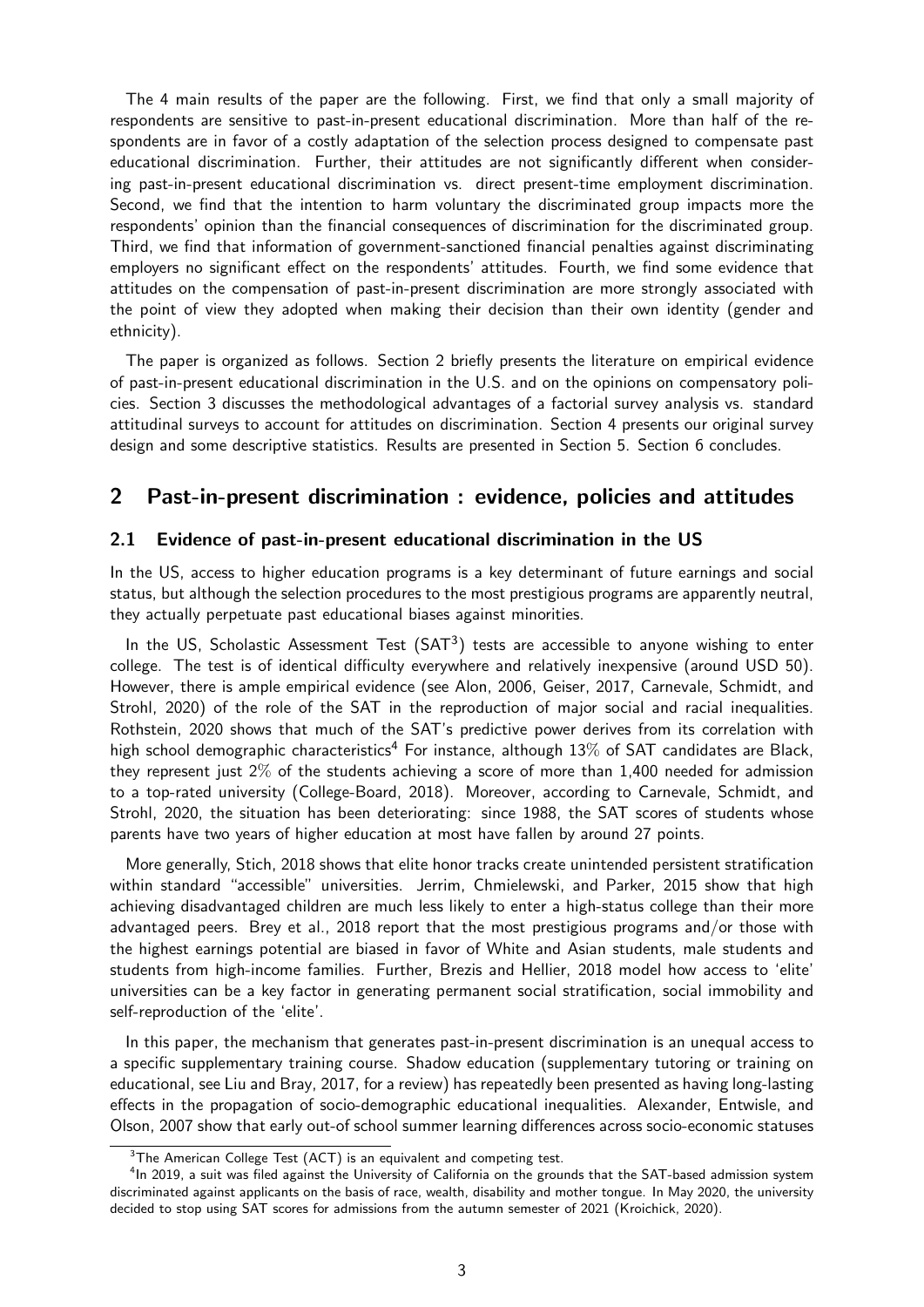can substantially account for achievement-related differences in four-year college attendance. Rivera, 2011 shows the importance of extra-curricular activities that resonate with white, upper-middle class culture, and discusses how the way employers use and interpret educational credentials contributes to a social closure of elite jobs based on socio-economic status. C. Becker, Rouse, and Mingyu, 2016 show that summer programs destined to increase the diversity of minorities in PhD programs have a significant effect on minorities' PhD completion and academic career. As far as the SAT is concerned, numerous institutions offer SAT preparation courses for a cost of between USD 500 and 1,300<sup>5</sup> (Carnevale, Schmidt, and Strohl, 2020).

#### 2.2 Compensating the labor market effects of past-in-present discrimination

Since the 1970s, many universities, but also public institutions and firms, have set up a wide variety of "affirmative action" policies destined to compensate for past social and educational inequalities or discrimination and achieve a degree of social diversity among their students and employees $^6$ .

While empirical evidence shows that these policies had generally positive effects (Durlauf, 2008; Yagan, 2016; Grau, 2018), some adverse results were also found (Arcidiacono et al., 2013, Fallucchi and Quercia, 2018). In recent years, race-based affirmative action policies in higher education were severely curtailed or partially banned following a series of Supreme Court rulings<sup>7</sup>. Empirical evidence shows adverse effect of these rulings on under-represented minority students (Hinrichs, 2014), although differences across colleges have also been pointed out (Hinrichs, 2020). To broaden student diversity, universities have turned to alternative strategies. Some, like the Universities of Chicago, California and Texas, have set up a place-based affirmative action system to guarantee admission for students from high schools in all types of neighborhood (including Black and/or Hispanic). Ongoing research show evidence of the positive effects of these policies (Black, Denning, and Rothstein, 2020 ; Dur, Pathak, and Sönmez, 2020).

#### 2.3 Attitudes on the compensation of past-in-present educational discrimination

These facts notwithstanding, the challenge of addressing educational inequalities and discrimination is still a fiercely debated issue in the United States (Moses, 2016), and the literature has striven to understand attitudes on discrimination.

Attitudinal surveys show that the existence of educational inequalities and discrimination is acknowledged by a vast majority of US citizens: according to a Gallup opinion poll, 55% of Americans think that a Black applicant is less likely to be admitted to a college than a White applicant with identical high-school grades (Newport, 2016). This belief does not seem to translate, however, to a shared support of affirmative action policies. For instance, from one survey to the next, the proportion of Americans in favor of affirmative action to increase the number of Black and minority students admitted to university ranges between 61 and 71 percent (Newport, 2016, Pew-Research-Center, 2019). Yet, at the same time, 70 percent of respondents consider that "applicants should be admitted solely on the basis of merit even if that results in few minority students being admitted" in contrast to the opinion whereby "an applicant's racial or ethnic background should be considered to help promote diversity on college campuses, even if that means admitting some minority students who otherwise would not be admitted" (Newport, 2016).

In social sciences, attitudes on affirmative action have long been explored using a wide variety of methodologies: both attitudinal and factorial surveys, as well as experimental designs (see Harrison et al., 2006, for a survey).

<sup>&</sup>lt;sup>5</sup>According to the Census Bureau, real median disposable income in the USA was around USD 2,800 per month in 2018.

 $6A$  full survey affirmative action programs is well beyond the scope of this paper. The paper focuses on one of these mechanisms. For an enlightening typology of affirmative action programs see Harrison et al., 2006. For comprehensive reviews, see Holzer H.J., 2006, Kellough, 2006, Hinrichs, 2012 and Hinrichs, 2014, Arcidiacono P., 2015, and Page and Scott-Clayton, 2016.

<sup>&</sup>lt;sup>7</sup>Davis (1978), Grutter (2003), Parents v. Seattle and Meredith v. Jefferson (2007) and Fisher I & II (2013; 2016). See Wallace and Allen, 2016 for a discussion of these rulings.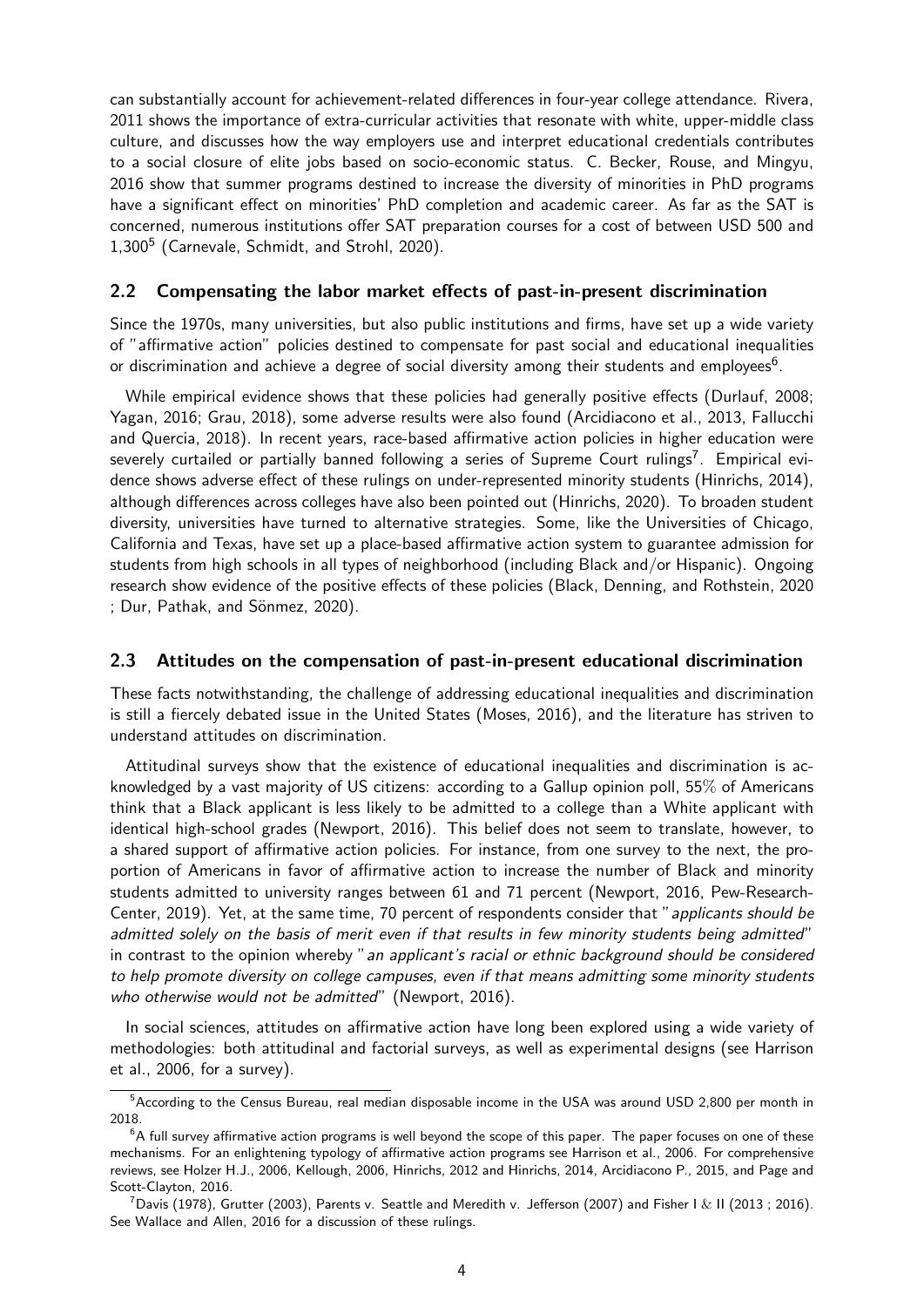Recent papers show that even if the principle of affirmative action is largely accepted, its weaker forms are preferred and the notion itself has become ideologically charged.

Saxena et al., 2020 show, based on online experiments, that the principle of affirmative action policies is well supported among competing fairness definitions. Among affirmative action policies, there is consistent evidence that people prefer 'weak' policies where other determinants, such as merit, are also considered over stronger, more prescriptive policies, where the weight assigned to group membership is greater. For example, the meta-analysis of Harrison et al., 2006 shows that equal opportunity affirmative action is preferred to more prescriptive affirmative action policies, such as tie-break, and weak and strong preferential treatment. Further, following Awad, 2013, Fugère et al., 2016 find experimental evidence that policies labelled *diversity policies* are rated more favorably than policies labelled affirmative action. This echoes Scarborough, Lambouths, and Holbrook, 2019 who argue that the notion of *affirmative action* itself has become a radicalized and gendered political buzzword. In line with these findings, in this paper we chose to study opinions about a moderately 'weak' affirmative action policy (equal opportunity affirmative action $^8$ ) without making any mention of the notion of affirmative action itself.

Many studies also document that individual characteristics are strong predictors of affirmative action attitudes.

Ideological features are consistently associated with affirmative action attitudes. Studies show that conservatism is negatively correlated with the support of employment (Harrison et al., 2006, Haaland and Roth, 2017) and educational (Aberson, 2021) affirmative action policies. By contrast, racist and sexist attitudes predict a weaker support of employment affirmative action policies (Shteynberg et al., 2011, Fleischmann and Burgmer, 2020). Belief or knowledge about existing discrimination is correlated with a greater support of affirmative action policies (Haaland and Roth, 2017; Aberson, 2021). This is consistent with Scarborough, Lambouths, and Holbrook, 2019 who report lower levels of support for workplace affirmative action policies when these policies are framed as a mechanism to increase diversity than when they are framed as being needed to address discrimination.

Results are less clear-cut for identity characteristics. Many papers show that, in hiring contexts, women and under-represented minorities are more likely to support affirmative action policies than male or white respondents (Harrison et al., 2006, Scarborough, Lambouths, and Holbrook, 2019). By contrast, in educational contexts Aberson, 2021 finds that gender and political orientation do not uniquely predict support for educational affirmative action policies, and that models of support for affirmative action in hiring may not be wholly applicable in predicting support for affirmative action in educational admissions.

In line with the literature, in this paper we study the association between attitudes on the compensation of past-in-present educational discrimination and key individual characteristics: age, gender, income, political opinions.

# 3 Why factorial surveys are relevant to study attitudes on past-inpresent discrimination

In this section, we discuss the methodological relevance of vignette-based factorial surveys to elicit and study normative opinions on sensitive issues and, more particularly, on past-in-present educational discrimination.

To understand normative opinions, a first strategy is to directly ask about the respondents' moral principles and values. In a recent and comprehensive paper, Aberson, 2021 used such an attitudinal survey to bridge the gap between studies on the attitudes on affirmative action policies in employment and in college admissions.

However, when dealing with sensitive or complex issues, attitudinal surveys may present methodological drawbacks.

 ${}^{8}$ i.e., the elite selection process described in the survey is simply adapted in order to exactly compensate the effects of past educational discrimination.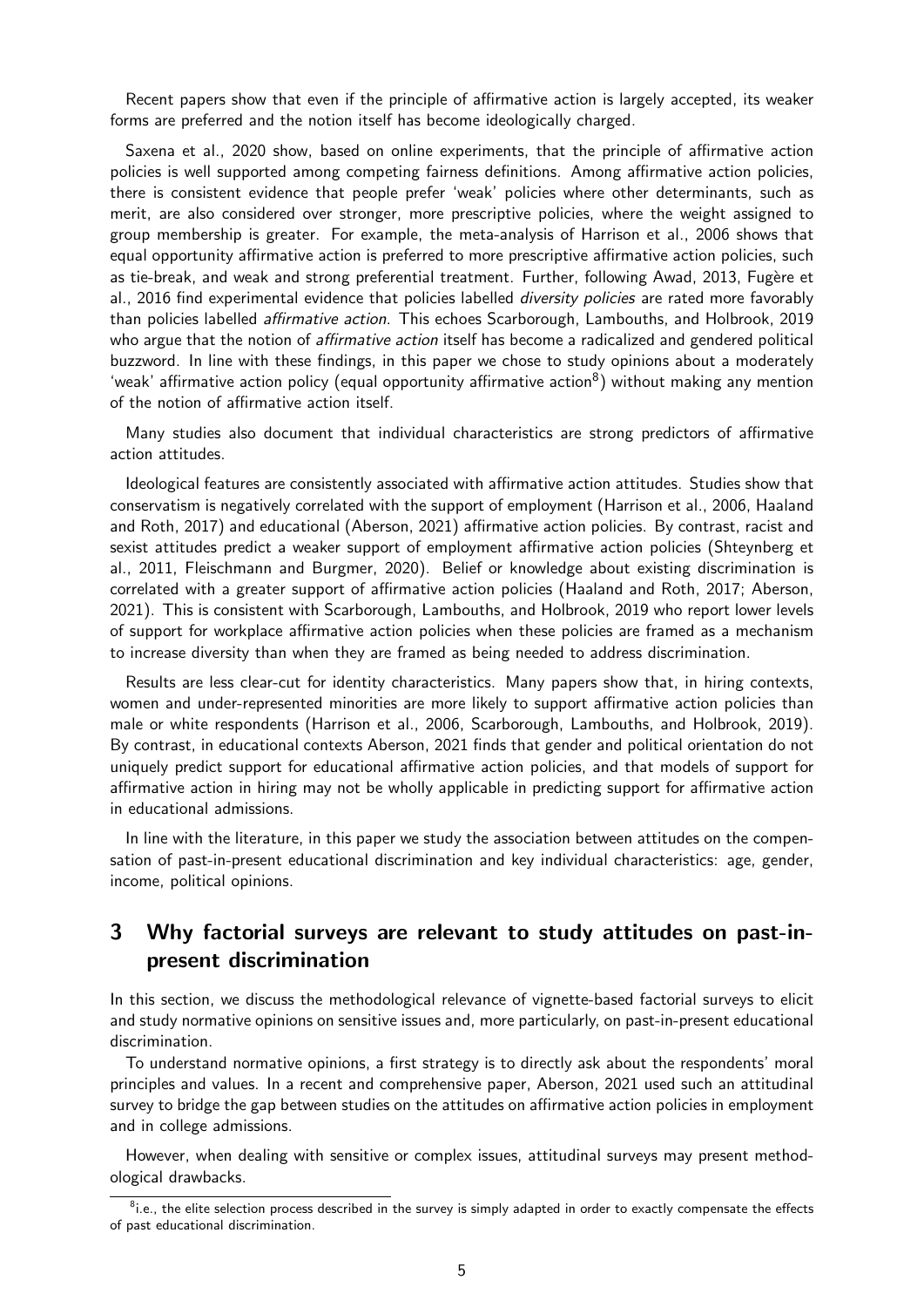Simple, direct questions about a respondent's opinion on a particular concept provide answers about his or her support of this concept, but give no information about their perception and possibly idiosyncratic definition of the concept. This is of particular concern when discussing discrimination and affirmative action issues, which are complex notions. In particular, Pauwels, 2010 and Tran, 2019 both show that the meaning of the term "affirmative action" has progressively changed over the years, while Scarborough, Lambouths, and Holbrook, 2019 underlines the ideological and divisive nature of this term.

By contrast, vignette-based factorial surveys are particularly suited to study attitudes on past-inpresent discrimination.

Vignette-based factorial surveys have long been used in social sciences. They were used in Liberia as early as the 1920s by the anthropologist Herskovitz, 1931, Herskovitz, 1950 and were standardized in the 1970s when sociologists and social psychologists used it to study factors affecting perceptions of social status (Nosanchuk, 1972; Rossi, 1951; Rossi, 1979; Rossi and Nock, 1982; Jasso, 2006). In economics, this method is widespread in the empirical social choice literature (Yaari and Bar-Hillel, 1984; Konow, 2001; Gaertner and Schokkaert, 2011). It has also been used in a growing set of paper both in education and in labour market economics. In education economics, vignette-based factorial surveys were for example used by Di Stasio, 2014 and Di Stasio and Van De Werfhorst, 2016 to study the signal effect of education on student trainability. Van Belle et al., 2020 used another survey to disentangle the different signals actually sent to employers by student employment. In personnel and labour market economics, hiring decisions and discrimination are increasingly often examined using vignette-based factorial surveys. Baert and De Pauw, 2014 show that customer-based hiring discrimination is more prevalent than statistical discrimination. Using field-experiment evidence, Tyran and Hedegaard, 2018, showed that the frequency of discriminatory behaviors was affected by the cost supported by the discriminatory agents. Bunel and Tovar, 2021 used a factorial survey to show that attitudes on discrimination were also affected by this parameter. They also show that the intention of discrimination, as well as information on a social norm hostile to discrimination, also have causal effects on the acceptability of employment discrimination.

In a vignette-based survey, respondents are presented with a short story describing a situation where a decision must be made, and are asked to indicate which solution they prefer. Each respondent receives a particular scenario drawn at random from a portfolio of alternative versions of the vignette, where the experimenters manipulate key parameters (i.e., "factors") of the situation described in the story. By comparing the choices of groups of respondents who received different scenarios, experimenters are able to identify the causal effect of the manipulated factors on the respondents' choices<sup>9</sup>. This experimental nature of vignette surveys guarantees their high degree of internal validity (Taylor, 2006).

The story-like nature of vignettes also minimize conceptual ambiguities and reduce the cognitive effort of understanding the underlying normative issues at stake (Wallander, 2009). Vignettes make it easy to provide a detailed description of the situation, the type and origin of the discrimination affecting the target group, the extent of this discrimination and its impact on members of the discriminated and other groups. This is especially relevant when dealing with past-in-present discrimination, which is a complex situation to describe, since it combines a fair-in-form present selection process and a real but past educational discrimination. Using a vignette allows to fully describe the nature of this dual mechanism and ascertain that respondents take its consequences on the target group as a given. This is useful since attitudinal surveys show (Smith, Davern, et al., 2018) that in the United States, a non-negligible minority of individuals negate the reality of past-in-present discrimination,

 $9$ Other approaches, such as testing studies and laboratory experiments share this same experimental and causal nature, but focus on behaviours, not attitudes. We believe that behaviour- and opinion- oriented studies are complementary. Beyer and Liebe, 2015 have shown the fruitfulness, to study discrimination, of using vignette-based factorial surveys as complements for behaviour-oriented experimental protocols. Further, Hainmueller, Hangartner, and Yamamoto, 2015, Petzold and Wolbring, 2019 and Gutfleisch, Samuel, and Sacchi, 2021 provide evidence that determinants of behaviours might be inferred from behavioural intentions measured with survey experiments. Last but not least, Riach and Rich, 2004 argue that deceptive field experiments of discrimination may be questionable from an ethical point of view. All in all, compared to behaviour-oriented experiments, we believe that survey experiments are a valuable complement, if not substitute.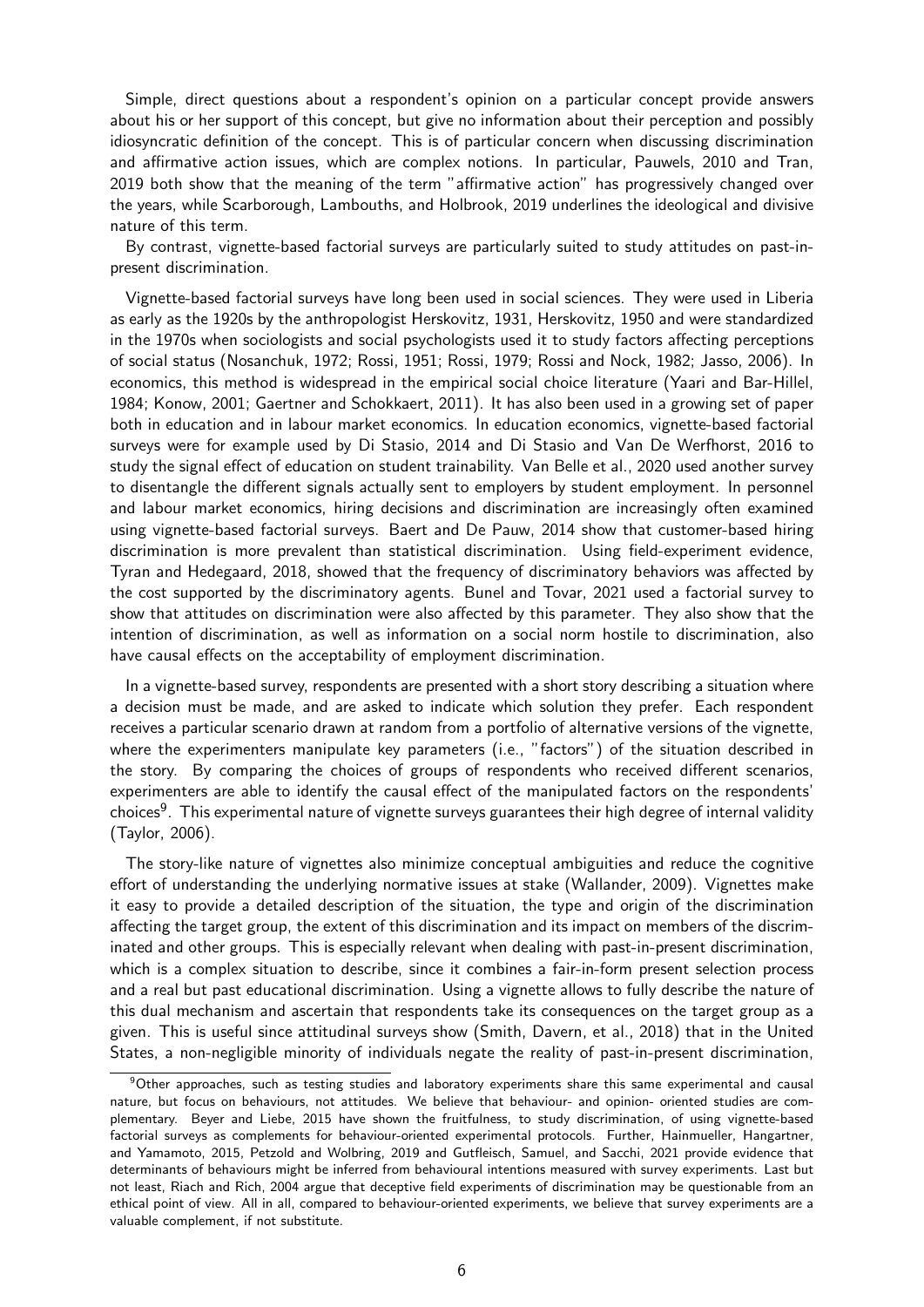believing for instance that inequalities of employment, income and housing experienced by Black people are not due to discrimination but to their lack of motivation or cognitive skills.

Another interesting characteristic of vignette-based surveys is the possibility of addressing potential biographical bias (Schoenberg and Ravdal, 2000). Fleischmann and Burgmer, 2020 show that thinking about discrimination in abstract vs. situated terms has consequences on the support of compensatory policies. In vignettes, the situation can be framed in a context that can be as far removed as possible from the respondents' personal experience. The point is to try and minimize the respondents' projection of their own social experience on the characters involved in the fictitious setting described in the vignette.

Last, vignette-based surveys may help reduce social desirability bias when dealing with sensitive issues (Auspurg et al., 2015). In attitudinal surveys, sensitive questions are asked directly, which may make respondents overly uncomfortable and/or suspicious of the experimenter's intentions (Evans et al., 2015). In a vignette survey, the general normative question being addressed is transparent to the respondent, but the factorial manipulation woven through the portfolio of vignettes is not, so causal effects are observed free from the desirability bias (Wallander, 2009).

# 4 Empirical Strategy

Let's now present our survey design, followed by some empirical statistics.

#### 4.1 Survey design

Our original vignette describes an apparently neutral process for selecting job applicants for a highstake position in a large and prestigious company<sup>10</sup> that propagates past-in-present educational discrimination. An independent hiring agent is required to run the selection process to select the new employees. All candidates are treated the same during the selection process, but no applicants who experienced educational discrimination in the past will succeed and be hired.

The discriminated group differs from the others in that when in high school, its members did not benefit from extra-curricular training sessions dedicated to the preparation to this elite selection  $process<sup>11</sup>$ .

The hiring agent has two options:

- Compensate the consequences of past-in-present discrimination through an equal-opportunity affirmative action policy: delay the selection process for all candidates so that members of the target group can make up for the lost preparation time. As a consequence, the proportion of successful candidates in the target group is identical to that of the other groups. This option is, however, very costly for the hiring agent.
- Business as usual. Treat all candidates in exactly the same way, without any adjustment to mitigate the effects of the past educational discrimination. In this case, no members of the target group are successful, but the hiring agent does not lose any income.

Respondents are asked to say which of the two options they consider to be most morally just. Our goal was to create a deliberate tension between an "obvious" moral principle of non-discrimination and a principle of a different order (the hiring agent's needed income), to see how respondents rank

 $10$ To minimize biographical bias, the situation is deliberately decontextualized by locating the scene in a far away and peaceful galaxy where humans and many alien races coexist peacefully (See Appendix 8.1 for the full version of the vignette).

 $11$ In the vignette, the members of the discriminated group miss the extra training opportunity because they are culturally obliged to stay at home for ritual periods during their adolescence. Note that the Manta survey was designed in the spring of 2019 and conducted between September 2019 and January 2020. It precedes the COVID-19 epidemic which forced a large share of the world population to experience confinement first-hand. It also precedes the #BlackLivesMatter civil rights protests that took place in 2020 in the United States and elsewhere in the world.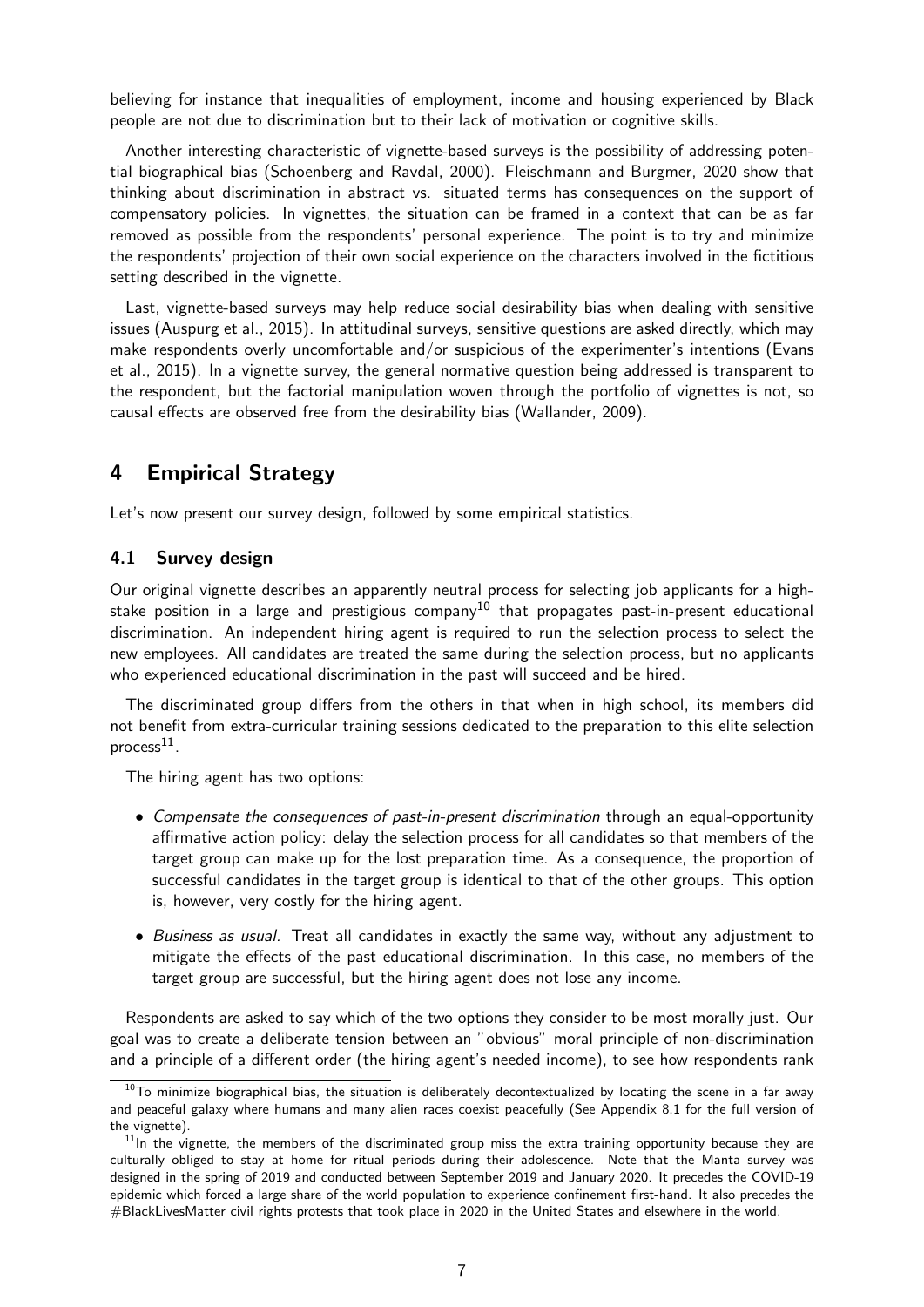the respective importance of these norms. An interpretation of this moral trade-off could be the "pricing" of non-discrimination in terms of the recruiter's utility.

The hiring process is explicitly neutral: we explicitly state that the hiring agent is neutral in his opinion towards the discriminated group. He believes that all candidates, whatever their origin, are equally capable of being selected.

We separate the hiring agent from the employer for two main reasons. In reality, people from minority groups have less access than others to top-rated schools, and having a degree from these schools is the sole means of obtaining the most prestigious, highly paid jobs. Consequently, differences in recruitment do not necessarily reflect employers' hiring strategies but may be due exclusively to the education system (top-ranking universities) that awards the qualifications needed for the job. Also, distinguishing between hiring agent and employer dissociates the timing of recruitment from that of the candidates' effective entry into the company. The moral problem thus remains independent of the candidates' subsequent performance on the job. This is why it is explicitly stated in the vignette that even if the members of the discriminated group are less well prepared to the selection process, they would perform equally well once employed by the company. By doing so, the ethical dilemma studied in the vignette is exclusively limited to educational selection and disentangled from ulterior on-the-job issues.

We were interested in studying the causal effect of three different contextual factors, which results in six alternative scenarios  $(\#)$  (see Table 1).

- The intention of discrimination : deliberate  $(\#1, 2, 3 \text{ and } 7)$  vs. involuntary  $(\#4, 5 \text{ and } 6)$ ;
- The cost of discrimination for the discriminated group: important loss of income  $(\#2, 3, 5)$ and 6) vs. no financial impact  $(\#1 \text{ and } 4)$ ;
- The fact that the hiring company can be sanctioned by the government for the lack of diversity among its employees  $(\#3 \text{ and } 6)$  vs. no sanction  $(\# 1, 2, 4 \text{ and } 5)$ .

Our working hypothesis are the following: past-in-present discrimination is less acceptable when it is intentional, when it has financial impact on the discriminated group and when there is an official statement that discrimination should be avoided.

In addition to these six scenarios, we added a scenario  $#7$  where the discrimination is direct, deliberate and taste-based employment discrimination (as described by G. Becker, 1971. In this scenario, there is no past educational discrimination. Instead, the hiring company purposely refuses to hire applicants from the discriminated group. The aim of this additional scenario was to check whether past-in-present discrimination is considered more acceptable than direct, present-time discrimination.

#### Table 1 here

Next, in line with the literature presented in Section 2, we included follow-up questions on key socio-demographic characteristics (age, gender, income, ethnicity, education) and political opinions. Our working hypothesis were the following: past-in-present discrimination is less acceptable for respondents who belong to an under-represented minority (i.e., who are female and/or non-White) and is more acceptable for conservatives than for independents or liberals.

Last, we asked respondents about the perspective they adopted when making their choice: the point of view of applicants from the discriminated group? other applicants? the hiring agent? the hiring firm?. The purpose was to be able to distinguish, all other things being equal, the influence of their own identity (social position, being par of a real-world discriminated group) and the influence of their identification with the vignette's groups $^{12}$ .

 $12$ We chose to place the vignette in a neutral context with regard to the respondents' own experience to maximise this distinction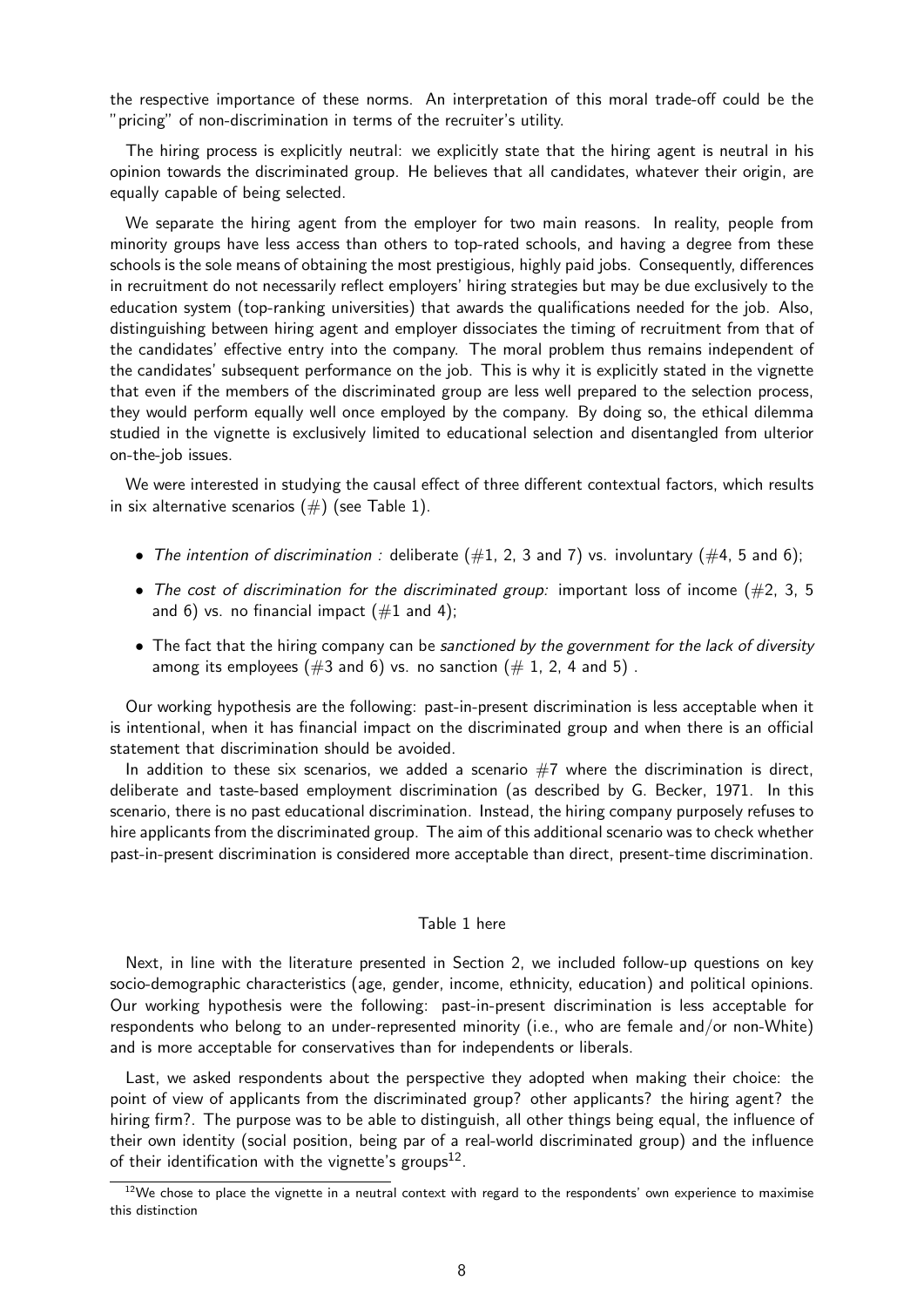Our working hypothesis were that the perspective adopted by the respondents when considering the moral dilemma would be correlated with their own gender and ethnic identity and that there would be a significant association between the perspective adopted by the respondent when considering the moral dilemma and their opinion on the compensation of past-in-present educational discrimination.

#### 4.2 Data collection and sample statistics

The survey was administered online between June 2019 and January 2020 on a sample of 788 people drawn from a representative panel of the US population<sup>13</sup> created by the SurveyMonkey online survey platform<sup>14</sup>.

The first screen shown to respondents comprised a short text explaining the survey structure and objectives<sup>15</sup>. Next, after reading one of the randomly assigned vignette scenarios, respondents were asked to state which of the two proposed solutions were preferable from a moral standpoint: either compensate the past-in-present educational discrimination by delaying the selection or follow through with the original schedule (COMPENSATE variable  $=$  yes, no).

#### Table 2 here

They were also asked to state which of the characters in the story they identified most with (PERSPECTIVE variable  $=$  all agents, candidate from discriminated group, other agents: other candidate, hiring agent, employer).

Last, they were asked a short series of questions about their socio-demographic status which were recoded as follows: gender (GENDER variable = female, male), ethnic origin (RACE variable = White, non-White<sup>16</sup>), their age (AGE variable = below 30, 30-60, over 60) their educational level (EDUCATION variable = higher education, no higher education<sup>17</sup>), their income (INCOME variable = below \$50 000, \$50 000-\$149 999, \$150 000 and above) their political opinions (POLITICS variable  $=$  conservative, liberal, centrist, i.e. neither liberal nor conservative).

Table 2 presents the observable characteristics of the individuals in our sample for scenarios 1 to 6. Note that our sample comprises adults aged 18 and above with a high-school degree or higher. This selection was necessary to ensure that respondents were able to read and understand the vignette without difficulty. This choice explains why women, Whites, high earners and university graduates are over-represented in our sample compared with the general population.

## 5 Results

This section presents our results. First, (5.1.) we examine the general attitudes on the compensation of past-in-present educational discrimination. We then show the correlation with the respondent's individual characteristics and values (5.2.). Next, we present the causal effects of the intention and financial consequences of the past-in-present discrimination on the respondents' preferences (5.3.). The impact of government sanctions is also explored (5.4.). Last, we provide some perspective in comparing the global results on indirect past-in-present educational discrimination and on direct present-time employment discrimination (5.5.).

 $13$ Sauer et al., 2011 showed that factorial surveys are applicable in general population samples, provided that a limited number of vignettes and dimensions per respondent were used.

<sup>14</sup>https://fr.surveymonkey.com.

<sup>&</sup>lt;sup>15</sup>" In the next page you'll find a story where a character needs to make a decision. You'll be asked which choice is, in YOUR opinion, the best from a moral point of view. Please read carefully the story in order to make YOUR decision: there are no good or bad answers! After, there are very brief questions about you. These will allow us to compare the answers of all the people that will complete the survey. All in all, the survey takes about 3-4 minutes to complete."

 $16$ White = self-declared White or Caucasian; non-White = self-declared American Indian or Alaskan Native, Asian or Pacific Islander, Black or African American, Hispanic or Latino

 $17$ Some higher education = some college, no degree; a college degree or equivalent; a bachelor's degree; a master's degree; a professional degree or doctorate (e.g. MD, DDS, DVM); a doctorate (PhD, EdD).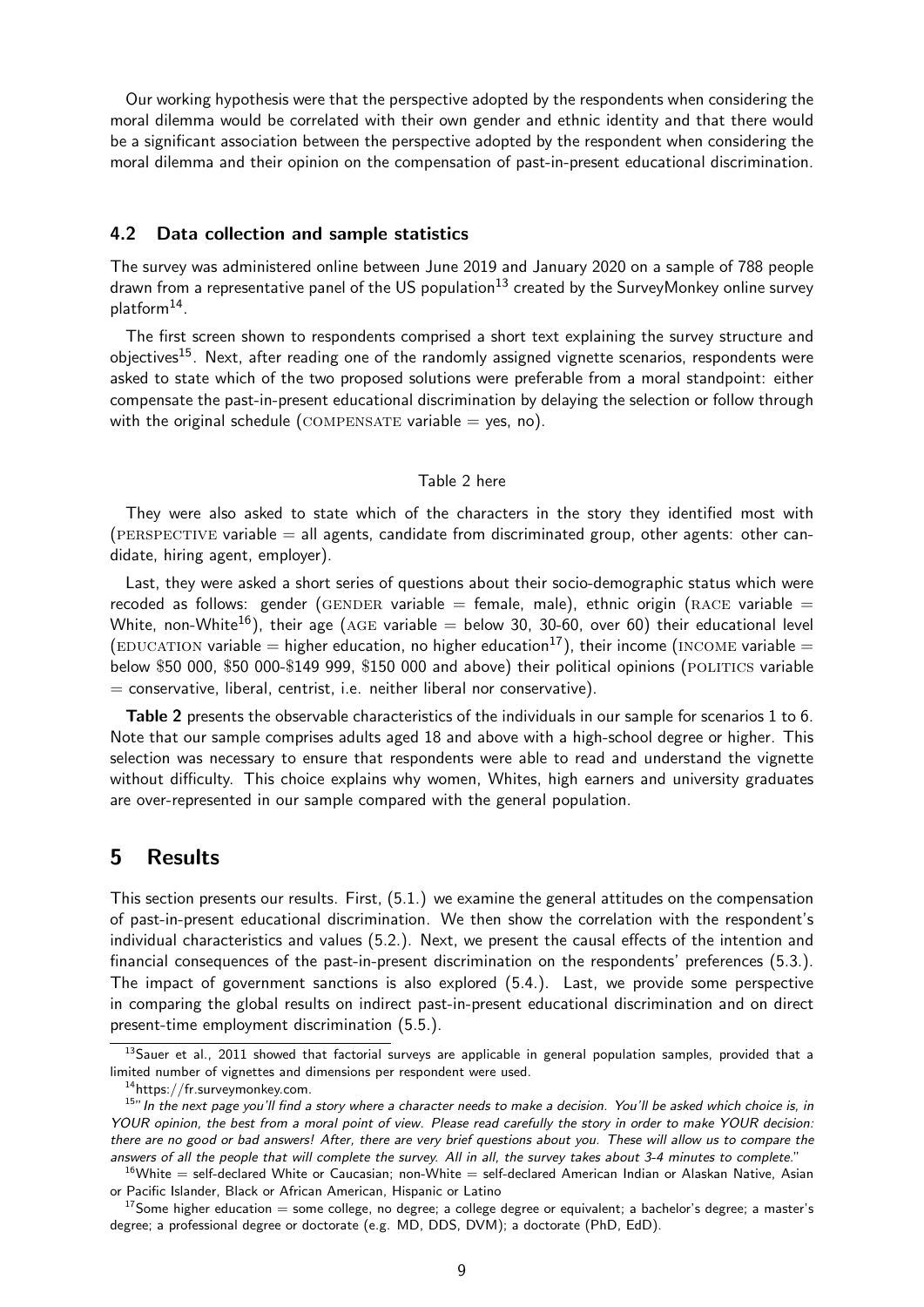#### 5.1 A significant majority chooses to compensate past-in-present discrimination

Across all scenarios, we find that a significant  $^{18}$  majority of respondents (56.7%) believe that is fair to adapt the selection procedure to compensate for a past-in-present educational discrimination, even if it is costly for the recruiter (see Figure  $1$ ).

#### Figure 1 here

However, the margin of this majority remains narrow, which is consistent with the findings of self-reporting surveys. For instance, a Pew Research Center survey showed that although 77% of respondents recognized the reality of discrimination against Blacks and Hispanics in the United States, only half of them considered that Blacks do not have the necessary educational opportunities to escape from poverty (50% of respondents, 54% of Blacks and 49% of Whites) (Pew Research Center, 2019).

## 5.2 Relevance of identity and identification

Beyond this global result, we find that individual attitudes on past-in-present discrimination are correlated with personal characteristics and values (see the statistical tests in the last column of Table 2. The econometric analysis proposed in Table 3 allows us to test whether these differences persist "all other things being equal". The differences obtained by using a Linear probability models change somewhat but the effects identified remain the same.

Table 2 here

#### Table 3 here

In line with the literature presented in Section 2, we find that conservative and rich respondents (income above 150,000 \$ a year) are less likely than others to support the compensation of past-inpresent educational discrimination. We also find that younger (30 years old) and older (60 years old) respondents are more likely than middle-aged respondents to support the adaptation of the selection process.

Interestingly, neither the respondents' own level of education nor their ethnic origin are significantly correlated with their moral attitude on past-in-present discrimination. This contrasts with results found in previous attitudinal surveys. An explanation could be that our survey was designed to elicit attitudes on discrimination that were as abstract and as independent from the respondent's personal situation as possible - to do so, we set the vignette in a fictitious society that had no reference to the real world society. We simply find that abstract normative opinions on discrimination are not substantially different across races, while in most attitudinal surveys, racial groups that are discriminated in real life show more sensitivity to the discrimination of their own real-world racial group.

Following this line, a particular attention should be paid to the variable 'perspective', which was introduced to disentangle, all things being equal, real-world identity and within-vignette identification effects. We find a very strong relationship between our interest variable and the perspective adopted by the respondents: almost all respondents (95%) who identified with applicants from the discriminated group were also in favour of the compensatory policy. By contrast, the respondents who identified with the other agents were rarely in favour  $(19\%$  of cases) of compensating the effects of past-in-present educational discrimination.

 $18$ <sub>p</sub>-value of binomial exact test  $0.001$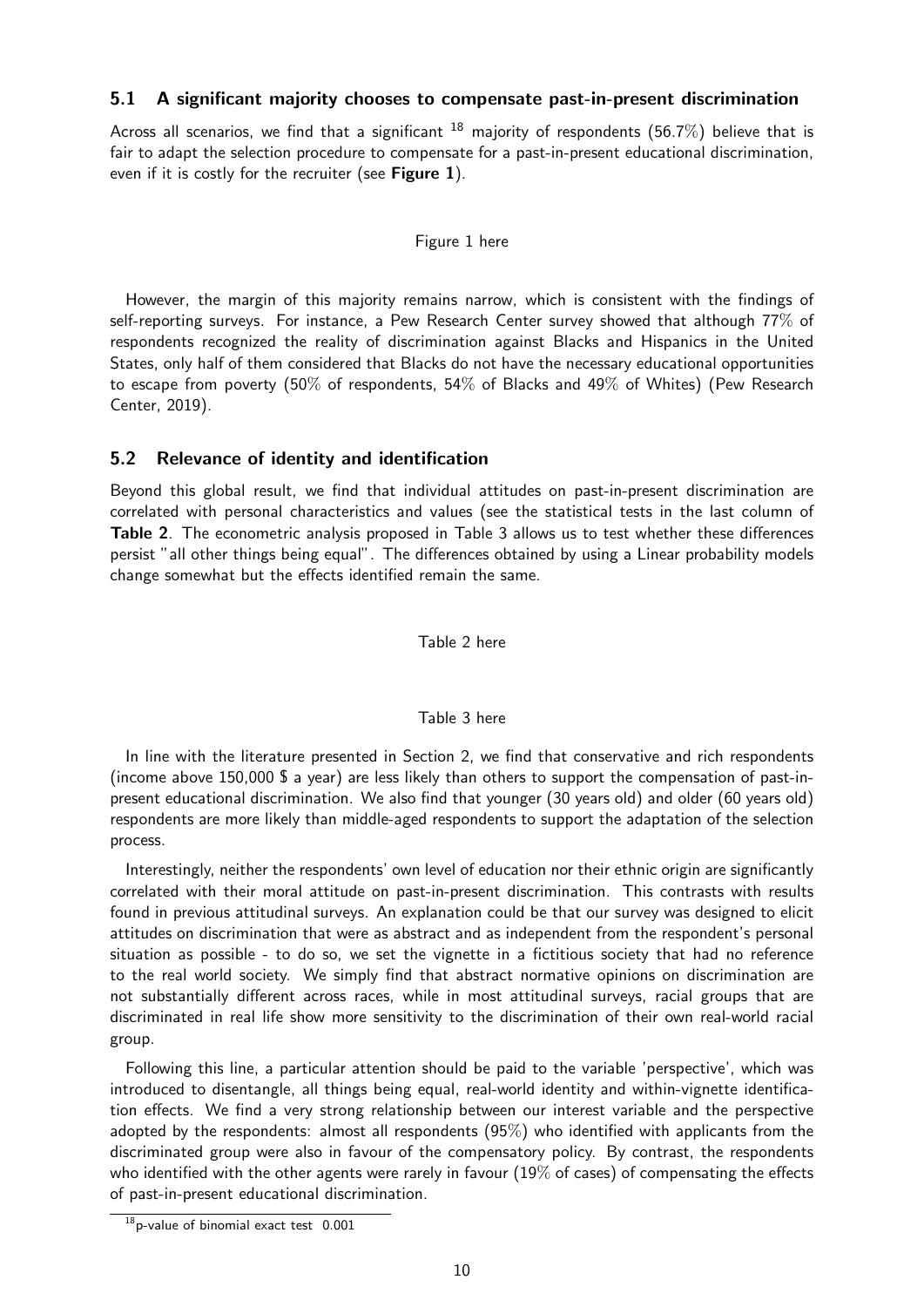Further, we find that even if female respondents are more likely to support the compensation of past-in-present discrimination (see Table 2), the gender variable is no longer significant all things being equal once the 'perspective' variable is included in the regression (**Model 1b**). Indeed, the multinomial logit analysis presented in **Appendix 8.2** shows that female respondents tend to identify less with the employer, the hiring agent or the non-discriminated applicants, which in turn explains why they are more likely to support the compensation of past-in-present educational discrimination.

#### 5.3 Intention matters more than financial consequences

Next, let's focus on scenarios  $\#1$ , 2, 4, 5 (see Table 1) to present results on the causal impact of intention and the financial consequences of discrimination on the respondents' attitudes. Note that there is no significant difference with the full set of respondents regarding the global support of the compensation of past-in-present educational discrimination ( 55.8% of 439 vs. 57.6% of 788 respondents).

We find that the intention to discriminate has a stronger causal impact on attitudes than the financial consequences of discrimination.

Fewer than half of the respondents  $(46.8\%)$  pick the compensation solution when discrimination is involuntary, vs almost two-thirds of the respondents (63.5%) when there was a deliberate intention to discriminate using a fair-to-form neutral selection process that would penalize the group who suffered past educational discrimination (see Table 1 ). This difference of more than 16 percentage points is significant at the  $1\%$  level and is even greater (difference of about 19 points) when the penalty has the greatest impact on earnings (see Table 4).

By contrast, the causal impact of the financial consequences of the discrimination is lower, with a difference of only 8.5 percentage points (significant at 10%) between the proportions of respondents who pick the compensation solution when there is no income differential vs. when the discriminated group suffers x2 income penalty (see Table 4).

#### Table 4 here

The models presented in Table 5 show how individual characteristics and values correlate with these results<sup>19</sup>. Model 2b controls for gender, age, race, educational level, income and political opinion. We find that the aggregate effect of deliberate discrimination and its financial consequences decreases sharply (by around 4 percentage points) but remains significant at the  $1\%$  level $^{20}.$ 

Model 2c includes the perspective variable. As in Model 1b, we find that this variable has a strong effect both on the model quality ( $R^2$  increases from from 9.4% to 39.4%), and on the results. In this case, the effect is reduced by 7 percentage points, although results are still significant at  $1\%$ . As in the general case, we also find that the perspective variable again affects the significance of the gender variable.

#### Table 5 here

 $19$  Model 2a has no control variables and gives the results shown in Table 4.

 $20$ The significance of effects combining the respondents' individual characteristics with the two effects studied – intention and its financial consequences – was also tested. Detailed results are available upon request. None of these effects proved significant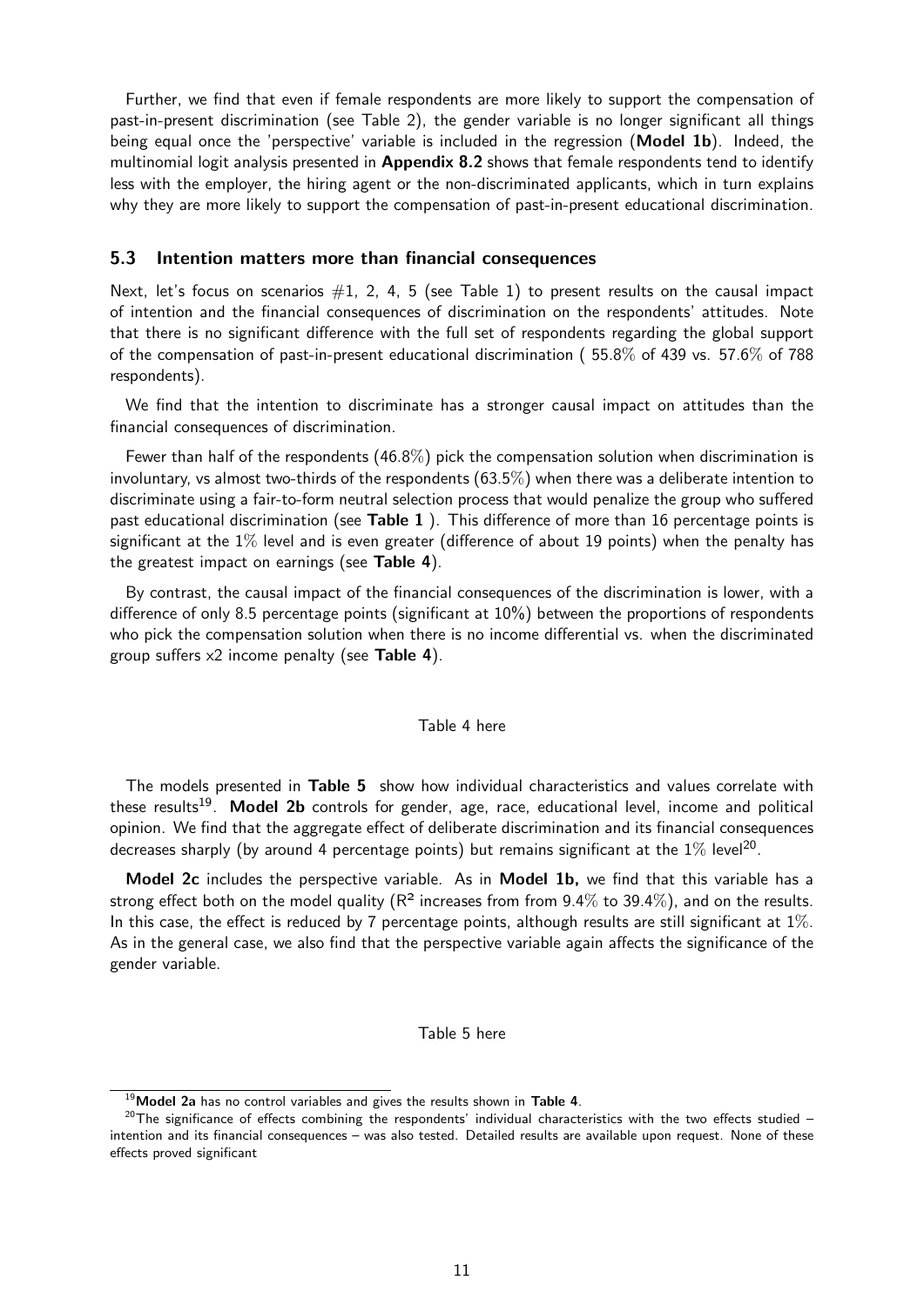#### 5.4 Information about government sanctions has little effect

Here, we check the causal influence of information on policies promoting diversity on the respondents' attitudes on the compensation of past-in-present educational discrimination. To do so, we used the subset of respondents who were given scenarios  $# 2, 3, 5$  and 6 (see Table 1).

Table 6 here

#### Table 7 here

Results shown in Table 6 and Table 7 indicate that this factor has no significant effect on individuals' normative attitudes: information on government intervention does not affect the proportion of individuals who choose to compensate the effects of discrimination. This results contrasts with previous evidence on the effects of moral suasion on normative preferences (see, for example Bunel and Tovar, 2021).

#### 5.5 Past-in-present vs. present-time discrimination : no differences

Last, we compare attitudes on indirect past-in-present educational discrimination vs. on present-time direct employment discrimination. To do so, we focus scenarios  $#2$  and 7, which are identical  $^{21}$ except for the nature of discrimination.

In scenario  $#2$  (educational discrimination), deliberate discrimination occurred while the discriminated applicants were at school. As a result of this past discrimination, they are less well educated than the other candidates, perform less well in the selection process and are not hired. In this case, the selection process itself is fair-in-form and the discriminated group's disadvantage is due to its poorer education.

In scenario  $#7$  (direct employment discrimination), the applicants all have the same level of education. However, the company is prejudiced against the discriminated group and instructs the hiring agent to discard their applications outright.

#### Table 8 here

At first sight, it seems that respondents are less tolerant of discrimination when it stems from the education system ( $\#2$ ) than when it directly results of a deliberate decision ( $\#7$ ). A difference of 12.61 percentage points (significant at 5%) is observed between the share of respondents favouring postponement of selection when discrimination is linked to candidates' education (67.7%) and those favouring postponement when it stems directly from the employer's dislike (55.1%).

#### Table 9 here

However, the greater tolerance of present-time direct employment discrimination disappears after controlling for the respondents' socio-demographic and ideological characteristics (Table 9.). The effect is only present in Model 4a, specified without control variables. In Models 4b and 4c, which include individual characteristics as controls, the effect is not significant.

All in all, we find no attitudinal differences between indirect past-in-present discrimination and direct employment discrimination.

 $21$ In scenarios  $#2$  and 7, the discrimination is deliberate, results in a severe reduction of the discriminated applicants' earnings (–50%) for the discriminated group and there is no sanction risk of sanctions for the employer.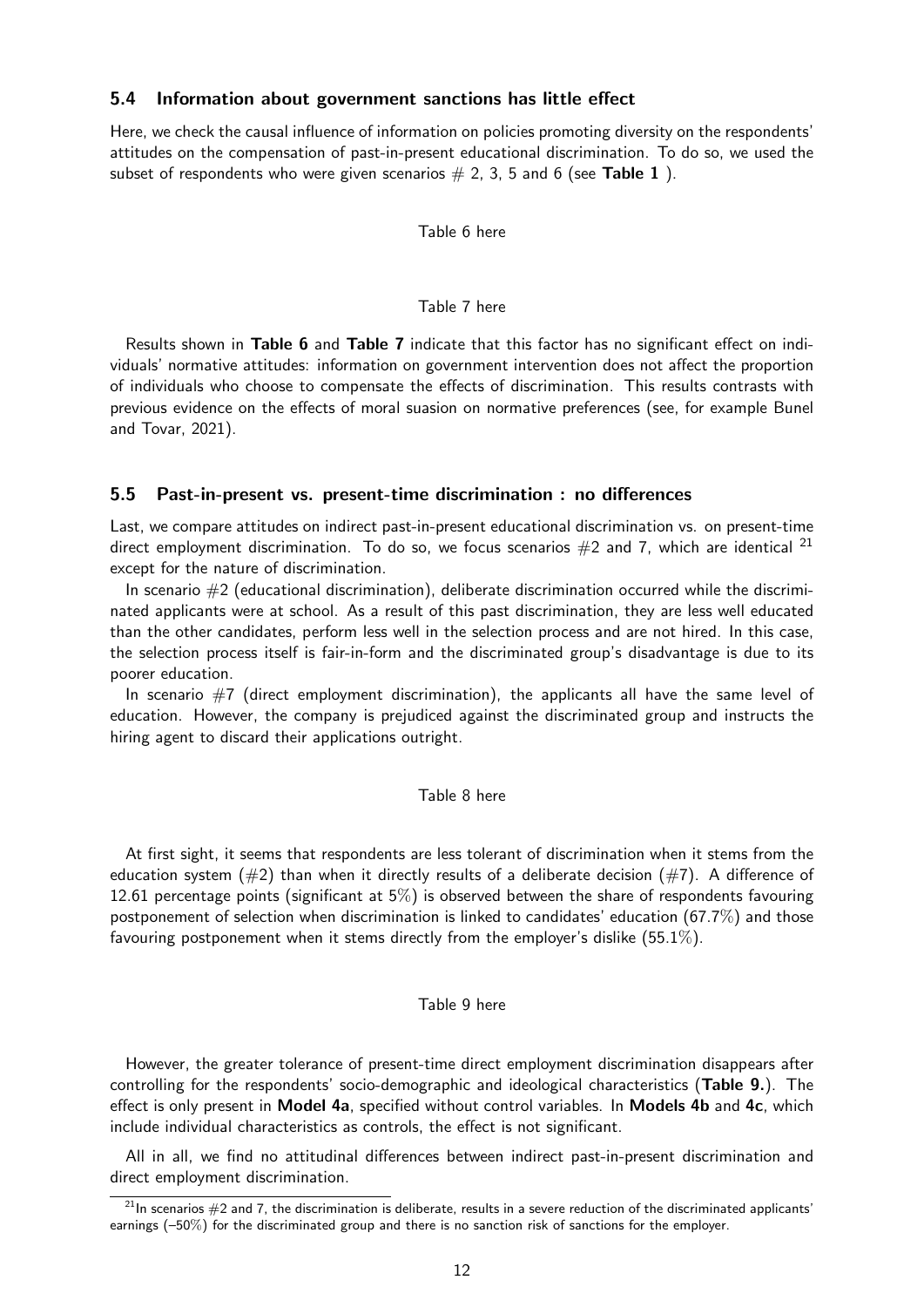# 6 Conclusion

In this paper, we provide evidence on attitudes on past-in-present educational discrimination, i.e. educational discrimination that occurred in the past but has present-time negative effects on the probability of success in fair-in-form employment selection processes. For this means, we conducted a vignette experiment where we asked a representative sample of the US population to decide whether the compensation of a past-in-present educational discrimination was morally fair when it was costly for the present-time hiring agent. We studied the causal effects of 3 factors (i) the intention of the discrimination, (ii) its financial consequences in terms of wage loss for the discriminated group and (iii) the effect of information on a governmental financial sanction of the hiring firm if it discriminates. We also compared the attitudes on past-in-present educational vs. present-time employment discrimination, and explored the association between the respondents' attitudes and their personal identity and identification characteristics.

Our results shed some light on the ongoing debate on the implementation of public policies to compensate for the effects of past-in-present discrimination.

Admittedly, the majority of respondents support such compensation even when it is costly, and we find no significant difference with their attitudes towards present-time employment discrimination. However, the experimental nature of our survey allowed us to show that support for this compensation was causally strongest when it was established that the educational discrimination had been deliberate. However, as the empirical literature shows, educational discrimination today is more the result of the combination of monetary and social inequalities than of effectively deliberate discriminatory practices. Furthermore, our study shows that knowledge of the adverse effects of past-in-present educational discrimination on the wages of those discriminated against had a much smaller causal effect on respondents' attitudes. Thus, our results suggest that informing people about the reality of such discrimination and its consequences may have a useful but limited effect.

Similarly, we do not find a causal effect of the existence of financial sanctions imposed by the government on companies that discriminate on the acceptability of costly compensation for educational discrimination. This means that real-world anti-discrimination policies in the labour market do not have a trickle down effect on the moral acceptability of compensation tools for past educational discrimination. This result is also interesting in that it contrasts with the results established for direct employment discrimination (Bunel and Tovar, 2021), which echoes those of Aberson, 2021, who supported the idea that attitudinal models built for assessing the acceptability of the compensation of employment discrimination can not be transposed straightforwardly to the educational context.

Furthermore, in line with the literature which emphasises the extremely divisive aspect of this question, we showed that the political orientation of respondents (along with their income) was the individual characteristic most strongly correlated with their attitude to compensation for the effects of past-in-present educational discrimination. Under these conditions, our results show why the implementation of such measures cannot benefit from a broad consensus within society.

A particular feature of our survey design was to minimise the biographical bias of the respondents as much as possible. To do so, we used a factorial survey rather than an attitudinal survey, and we framed the vignette in a deliberately neutral society that is distinct from the real society. We also asked the respondents about their identification with the agents described in the vignette. This design allowed us to show that respondents' within-vignette identification with discriminated people was very strongly associated with their normative choice, in contrast to the real-world markers of their own social identity and risk of discrimination (gender, ethnicity).

All in all, our results indicate that attitudes on past-in-present discrimination are more moral than social: indeed, respondents are more sensitive to the intentionality of this discrimination than to its consequences, and they seem to be driven more by their political perspective than by their own experiences.

Finally, it is important to bear in mind the limitations of our paper, as well as extensions that could complement its results.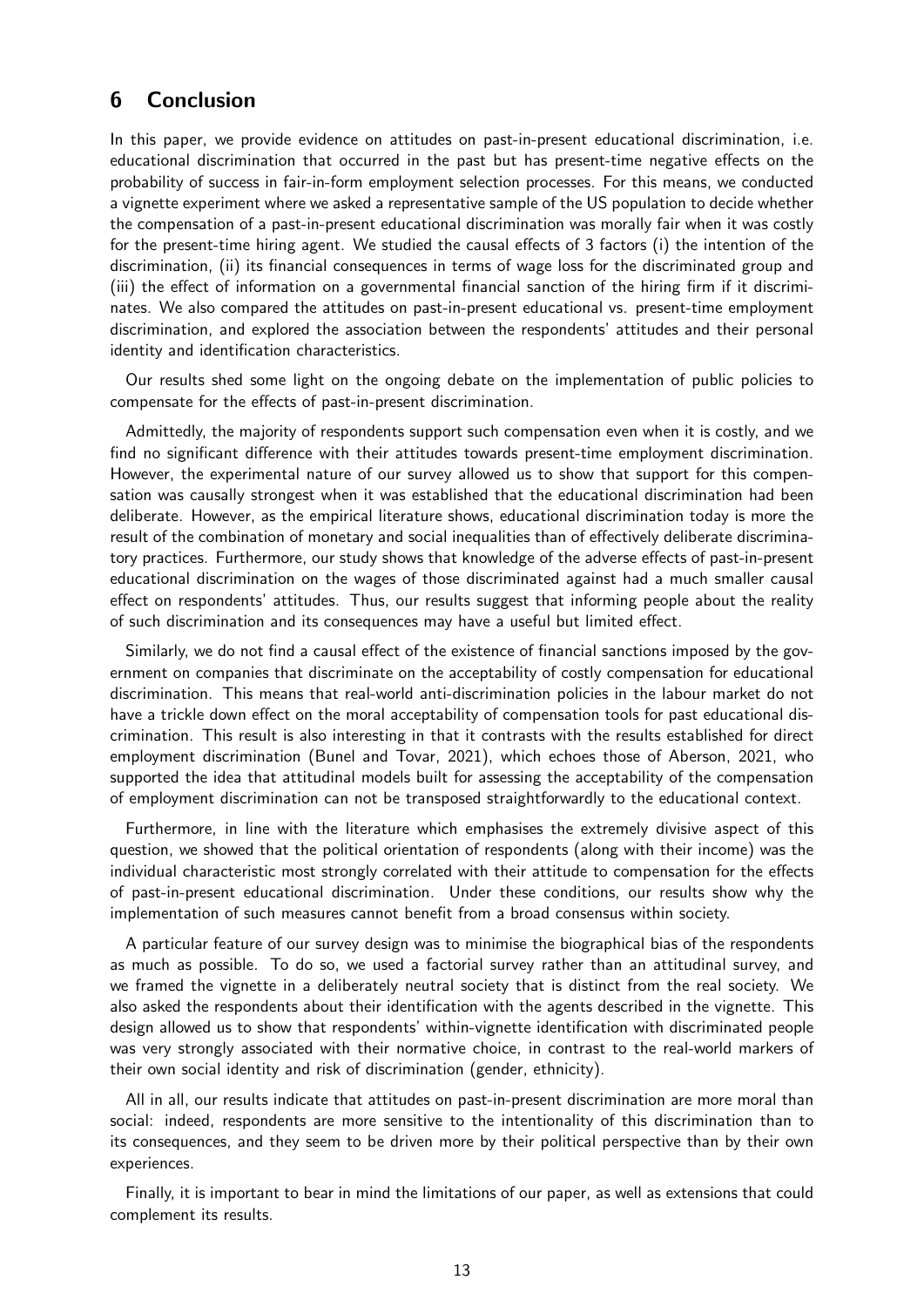First of all, it should be stressed that this study was conducted on US respondents in a pre-Covid time. Further evidence is needed to test the stability of these findings over time and across other less politically polarized socio-cultural contexts. Furthermore, the survey design itself had some limitations. Potentially relevant factors were ignored in order to keep the vignette as simple and understandable as possible, such as, for example, the effect of the compensation measure on nondiscriminated groups, or intermediate situations where some members of the discriminated group would succeed even without compensatory measures. Also, due to sample size issues, we were forced to consider the ethnicity of respondents in a rather crude way (white vs. non-white), and we did not cross-tabulate the individual characteristics of respondents in our regressions. Furthermore, it is possible that our result showing the dissociation of identity and identification effects on respondents' moral choices was made possible by the fact that our survey design had the property of minimising biographical bias. It would be interesting to replicate our results by framing the situation in a more familiar context, with a discrimination targeted at real-world discriminated groups (females, ethnic minorities). In addition, as extensions could also be envisaged, our framework could also be used to test more systematically the acceptability of other forms of affirmative action measures. Last, our survey experiment has made it possible to collect information on the normative attitudes of respondents; it would certainly be very interesting to combine it with experimental protocols to explore the effect of the factors studied (particularly financial) on respondents' behaviour.

# References

- Aberson, C. L. (2021). "Predicting Support for Affirmative Action in Educational Admissions". In: Social Justice Research. URL: https://doi.org/10.1007/s11211-021-00366-z1.
- Alexander, K. L., D. R. Entwisle, and M. S. Olson (2007). "Lasting Consequences of the Summer Learning Gap". In: American Sociological Review 72.2.
- Alon, S. (2006). "Overlapping disadvantages and the racial/ethnic graduation gap among students attending selective institutions". In: Social Science Research 36.4, pp. 1475–1499.
- Anelli, M. (2020). "The returns to elite university education: a quasi-experimental analysis". In: Journal of the European Economic Association 18.6, pp. 2824-2868. URL: https://doi.org/1 0.1093/jeea/jvz070.
- Arcidiacono, P. et al. (2013). "Racial Segregation Patterns in Selective Universities". In: Journal of Law and Economics 56.4, pp. 1039–1060.
- Arcidiacono P. M. Lovenheim, M. Zhu (2015). "Affirmative action in undergraduate education". In: Annual Review of Economics 7.1, pp. 487–518.
- Auspurg, K. et al. (2015). "The Factorial Survey as a Method for Measuring Sensitive Issues". In: Improving Survey Methods: Lessons from Recent Research. Ed. by Jann Engel U. et al. New York: Routledge, pp. 137–149.
- Awad, G. H. (2013). "Does policy name matter? The effect of framing on the evaluations of African American applicants". In: Journal of Applied Social Psychology 43.2, pp. 379-387. URL: https ://doi.org/10.1111/jasp.12026.
- Baert, S. and A. S. De Pauw (2014). "Is ethnic discrimination due to distaste or statistics?" In: Economic Letters 125.2, pp. 270–273.
- Becker, C., C. Rouse, and C. Mingyu (Aug. 2016). "Can a summer make a difference? The impact of the American Economic Association Summer Program on minority student outcomes". In: Economics of Education Review 53.2016, pp. 46–71.
- Becker, G. (1971). The Economics of Discrimination. 2nd edition. Chicago: University of Chicago Press.
- Beyer, H. and U. Liebe (2015). "Three experimental approaches to measure the social context dependence of prejudice communication and discriminatory behavior". In: Social Science Research 49, pp. 343–355.
- Black, S.E., J.T. Denning, and J. Rothstein (Mar. 2020). "Winners and Losers? The Effect of Gaining and Losing Access to Selective Colleges on Education and Labor Market Outcomes". In: NBER Working Paper 6821.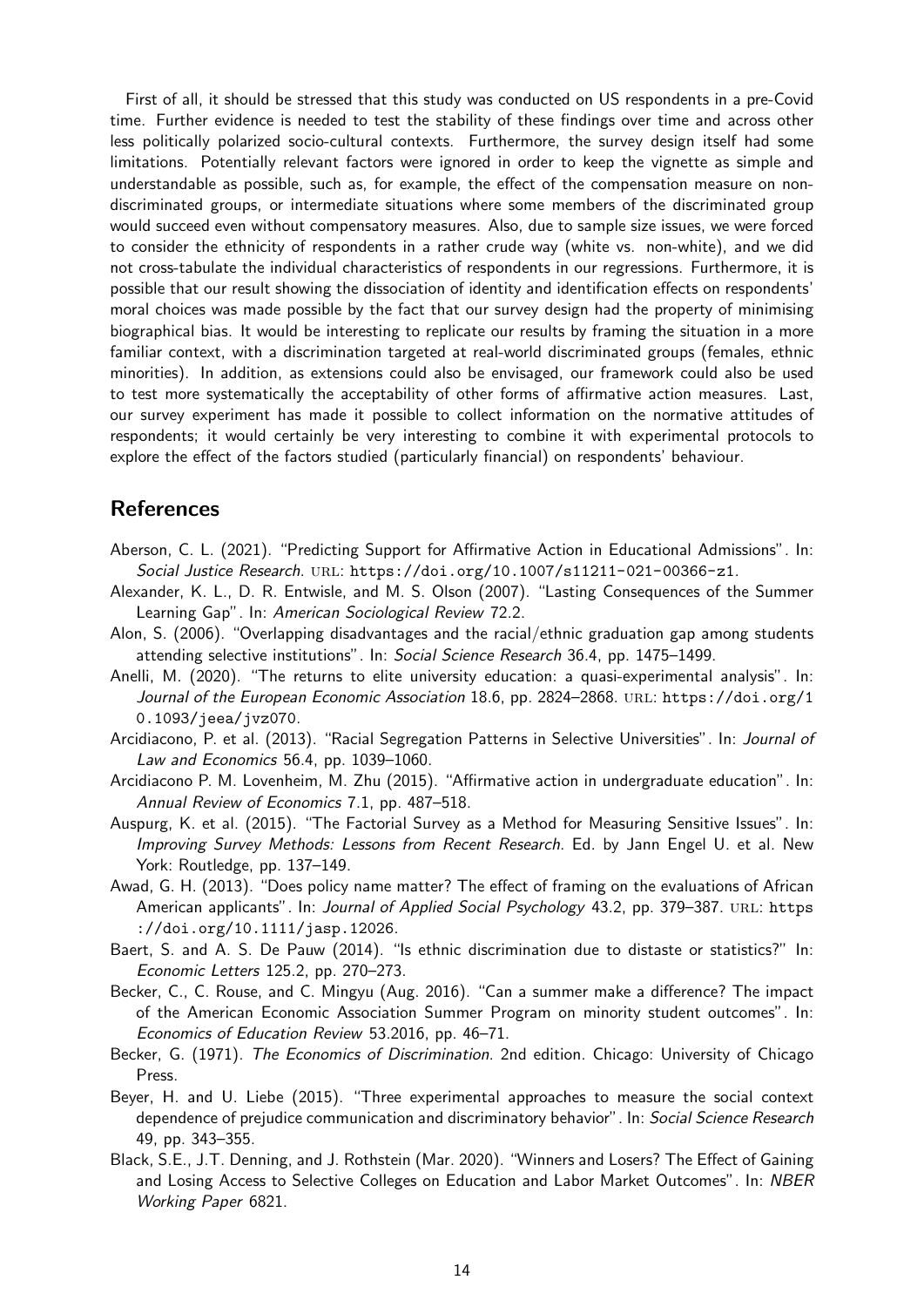- Bordón, P. and B. Braga (2020). "Employer learning, statistical discrimination and university prestige". In: Economics of Education Review 77. DOI: j.econedurev.2020.101995.
- Brey, C. de et al. (2018). "Status and Trends in the Education of Racial and Ethnic Groups". In: National Center for Education Statistics Report 2019038, p. 228.
- Brezis, E. S. and J. Hellier (2018). "Social mobility at the top and the higher education system". In: European Journal of Political Economy 52, pp. 36–54. URL: https://doi.org/10.1016/j.ej poleco.2017.04.005.
- Bunel, Mathieu and Elisabeth Tovar (2021). "Profit, morality and discrimination". In: Applied Economics 53.40, pp. 4692-4712. DOI: 10.1080/00036846.2021.1907285.
- Carnevale, A., P. Schmidt, and J. Strohl (2020). The Merit Myth: How Our Colleges Favor the Rich and Divide America. The New Press.
- Chen, J., R. Valliant, and M. Elliott (2019). "Calibrating non-probability surveys to estimated control totals using LASSO, with an application to political polling". In: Journal of the Royal Statistical Society Series C 68.3, pp. 657–681. url: https://doi.org/10.1111/rssc.12327.
- College-Board (2018). SAT Suite of Assessments Annual Reports. Tech. rep.
- Di Stasio, V. (2014). "Education as a signal of trainability: Results from a vignette study with Italian employers". In: European Sociological Review 30.6, pp. 796–809.
- Di Stasio, V. and H. G. Van De Werfhorst (2016). "Why does education matter to employers in different institutional contexts? A vignette study in England and the Netherlands". In: Social Forces 95.1, pp. 77–106.
- Dur, U., P.A. Pathak, and T. Sönmez (2020). "Explicit vs. statistical targeting in affirmative action: Theory and evidence from Chicago's exam schools". In: Journal of Economic Theory 187.
- Durlauf, S. N. (2008). "Affirmative Action, Meritocracy, and Efficiency". In: Politics, Philosophy and Economics 7, pp. 131–158.
- Evans, S. C. et al. (2015). "Vignette methodologies for studying clinicians' decision-making: Validity, utility, and application in ICD-11 field studies". In: International Journal of Clinical and Health Psychology 15, pp. 160–170.
- Fallucchi, F. and S. Quercia (2018). "Affirmative action and retaliation in experimental contests". In: Journal of Economic Behavior Organization 156, pp. 23-40. URL: https://doi.org/10.10 16/j.jebo.2018.10.006.
- Feagin, J.R. (1977). "Indirect Institutionalized Discrimination. A Typological and Policy Analysis". In: American Politics Quarterly 2.5, pp. 171–200.
- Fleischmann, A. and P. Burgmer (2020). "Abstract Thinking Increases Support for Affirmative Action". In: Sex Roles 82, pp. 493-511. URL: https://doi.org/10.1007/s11199-019-01068-2.
- Fugère, M.A. et al. (2016). "Preference for the Diversity Policy Label Versusthe Affirmative Action Policy Label". In: Social Justice Research 29.1007, pp. 206-227. DOI: 10.1007/s11211-016-0 265-y.
- Gaertner, W. and E. Schokkaert (2011). Empirical Social Choice: Questionnaire-Experimental Studies on Distributive Justice. Cambridge: Cambridge University Press.
- Geiser, S. (2017). "Norm-referenced tests and race-blind admissions: the case for eliminating the SAT and ACT at the University of California". In: Center for Studies in Higher Education Research Occasional Paper Series 15.17.
- Grau, N. (2018). "The impact of college admissions policies on the academic effort of high school students". In: Economics of Education Review 65, pp. 58–92.
- Gutfleisch, T., R. Samuel, and S. Sacchi (2021). "The application of factorial surveys to study recruiters' hiring intentions: comparing designs based on hypothetical and real vacancies". In: Quality Quantity 55, pp. 775–804.
- Haaland, I. and C. Roth (2017). "Beliefs about Racial Discrimination: Representative Evidence". In: American Economic Journal: Applied Economic.
- Hainmueller, J., D. Hangartner, and T. Yamamoto (2015). "Validating vignette and conjoint survey experiments against real-world behavior". In: Proceedings of the National Academy of Sciences 112.8, pp. 2395–2400.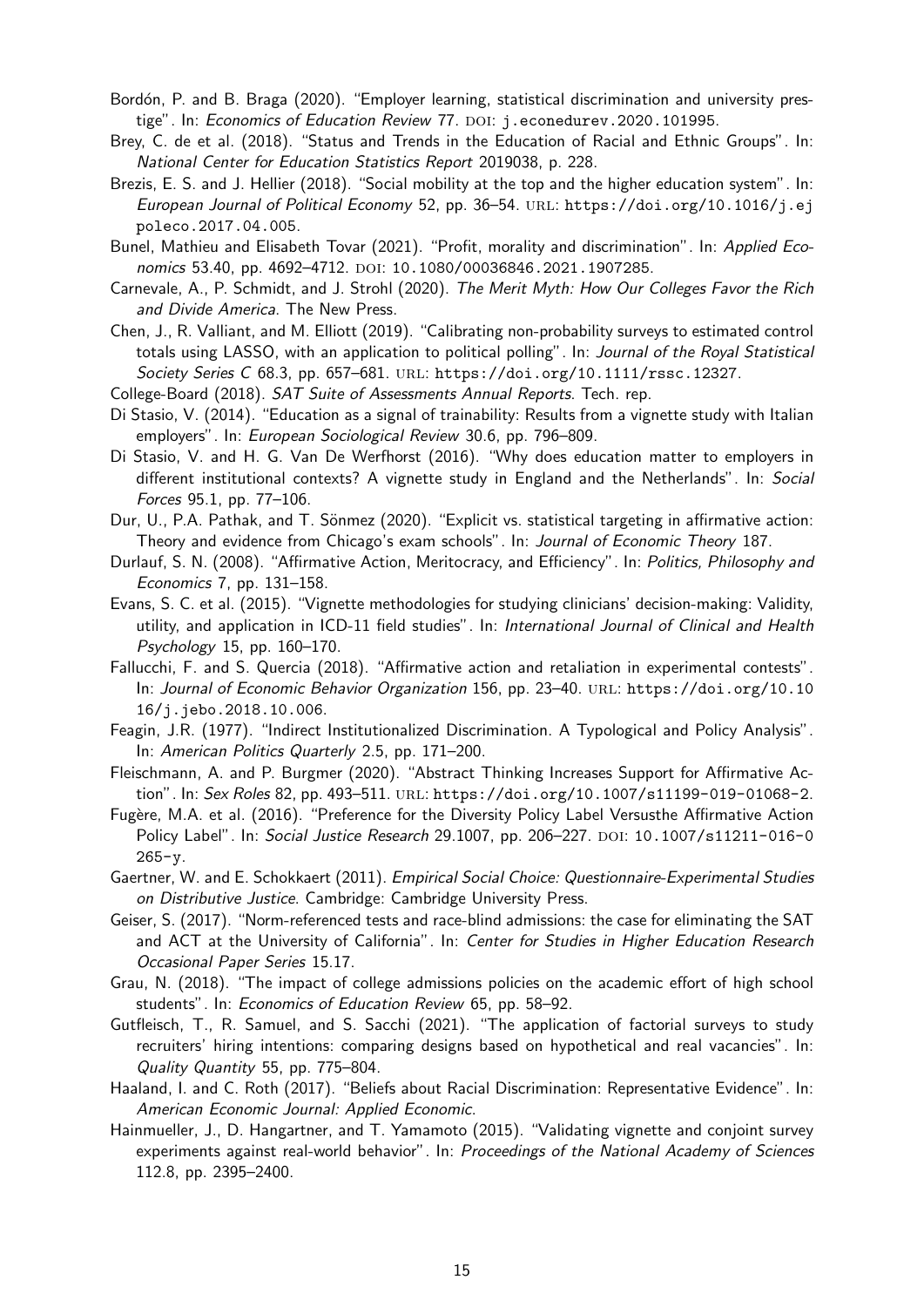- Harrison, D. A. et al. (2006). "Understanding attitudes toward affirmative action programs in employment: summary and meta-analysis of 35 years of research". In: Journal of Applied Psychology 91.5, pp. 1013–1036.
- Herskovitz, M.J. (1931). "Kru Proverbs". In: Journal of American Folklore 43, pp. 225–293.
- (1950). "The hypothetical situation: A technique of field research". In: Southwestern Journal of Anthropology 6, pp. 32–40.
- Hinrichs, P. (2012). "The effects of affirmative action bans on college enrollment, educational attainment, and the demographic composition of universities". In: Review of Economics and Statistics 94.3, pp. 712–722.
- (2014). "Affirmative action bans and college graduation rates". In: Economics of Education Review 42, pp. 43–52. url: https://doi.org/10.1016/j.econedurev.2014.06.005.
- (2020). "Affirmative Action and Racial Segregation". In: Journal of Law Economics 63.2, pp. 239– 267. DOI: 10.1086/706930.
- Hoekstra, M. (2009). "The Effect of Attending the Flagship State University on Earnings: A Discontinuity-Based Approach". In: The Review of Economics and Statistics 91.4, pp. 717–724.
- Holzer H.J., Neumark D. (2006). "Affirmative action: What do we know?" In: Journal of Policy Analysis and Management 25.2, pp. 463–490.
- Jasso, G. (2006). "Factorial survey methods for studying beliefs and judgments". In: Sociological Methods Research 34, pp. 334–423.
- Jerrim, J., A.K. Chmielewski, and P. Parker (2015). "Socioeconomic inequality in access to highstatus colleges: A cross-country comparison". In: Research in Social Stratification and Mobility 42, pp. 20–32. url: https://doi.org/10.1016/j.rssm.2015.06.003.
- Jia, R. and H. Li (2009). "Just above the exam cutoff score: Elite college admission and wages in China". In: Journal of Public Economics 196.4, pp. 717-724. DOI: https://doi.org/10.1016 /j.jpubeco.2021.104371.
- Kellough, J.E. (2006). Affirmative Action: Politics, Discrimination, and the Search for Justice. Edward Georgetown University Press.
- Konow, J. (2001). "Fair and square: the four sides of distributive justice". In: Journal of Economic Behavior Organization 46.2, pp. 137–164.
- Kroichick, R. (2020). UC regents unanimously approve plan to drop SAT and ACT from admissions. San Francisco Chronicle.
- Liu, J. and M. Bray (2017). "Understanding shadow education from the perspective of economics of education". In: Handbook of Contemporary Education Economics. Ed. by G. Johnes et al., pp. 398–415.
- Long, M. C. (2008). "College quality and early adult outcomes". In: Economics of Education Review 27.5, pp. 588–602.
- Mijs, J. (2016). "The Unfulfillable Promise of Meritocracy: Three Lessons and Their Implications for Justice in Education". In: Social Justice Resource 29, pp. 14-34.
- Moses, M.S. (2016). "Living with Moral Disagreement. The Enduring Controversy About Affirmative Action". In: The University of Chicago Press Books 144.
- Newport, F. (2016). ost in U.S. Oppose Colleges Considering Race in Admissions. Gallup News Gallup Poll Social Series.
- Nosanchuk, T.A. (1972). "The vignette as an experimental approach to the study of social status: an exploratory study". In: Social Science Research 1, pp. 107–20.
- Page, Lindsay C. and Judith Scott-Clayton (2016). "Improving college access in the United States: Barriers and policy responses". In: Economics of Education Review 51, pp. 4-22. URL: https: //doi.org/10.1016/j.econedurev.2016.02.009.
- Paredes, M. et al. (2021). "The impact of the COVID-19 pandemic on subjective mental well-being. The interplay of perceived threat, future anxiety and resilience". In: Personality and Individual Differences 170, pp. 351-372. URL: https://doi.org/10.1016/j.paid.2020.110455.
- Pauwels, M.-C. (2010). "L'évolution de l'affirmative action aux États-Unis sous la présidence de George W. Bush". In: Revue LISA, Presses Universitaires de Rennes VIII 1.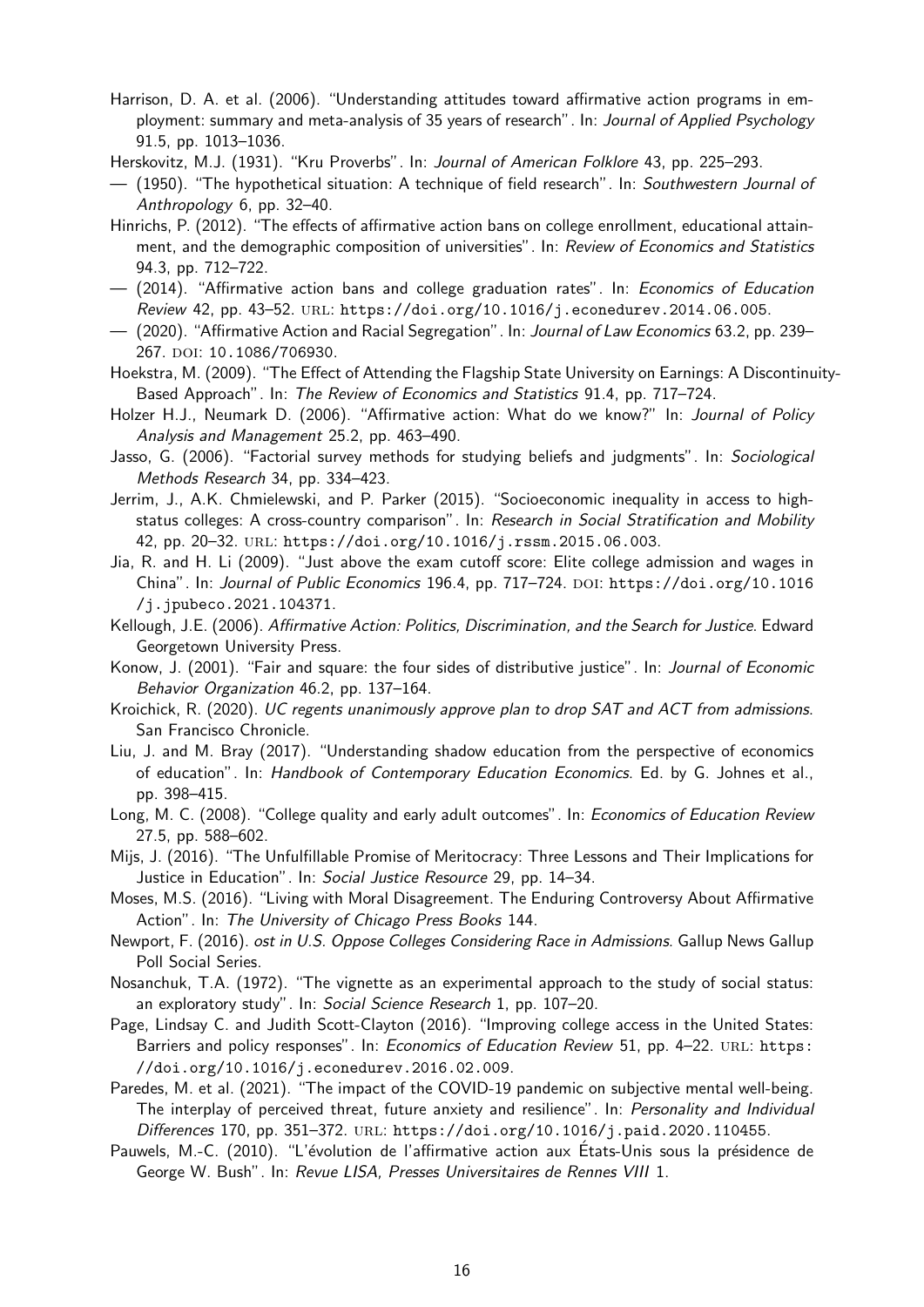- Petzold, K. and T. Wolbring (2019). "What can we learn from factorial surveys about human behavior?: a validation study comparing field and survey experiments on discrimination". In: Methodology 15.1, pp. 19–28.
- Pew-Research-Center (2019). "Race in America 2019". In: Pew Research Center, Washington D.C. 49.
- Psacharopoulos, G. and H. A. Patrinos (2018). "Returns to investment in education: a decennial review of the global literature". In: Education Economics 26.5, pp. 445–458.
- Riach, P. A. and J. Rich (2004). "Deceptive field experiments of discrimination: are they ethical?" In: Kyklos 57.3, pp. 457–470.
- Rivera, L. (2011). "Ivies, extracurriculars, and exclusion: Elite employers' use of educational credentials". In: Research in Social Stratification and Mobility 29.1, pp. 71-90. URL: https://doi.o rg/10.1016/j.rssm.2010.12.001.
- Rossi, P.H. (1951). "The Application of Latent Structure Analysis to the Study of Social Stratification". PhD thesis. Columbia University.
- (1979). "Vignette Analysis: Uncovering the Normative Structure of Complex Judgements". In: Qualitative and Quantitative Social Research : Papers in Honor of Paul F. Lazarsfeld. Ed. by R.K. Merton, Coleman J.S., and Rossi P.H. New York: Free Press, pp. 176–186.
- Rossi, P.H. and S.L. Nock (1982). Measuring social judgements: The factorial survey approach. Thousand Oaks: Sage.
- Rothstein, J. (2020). "College performance predictions and the SAT". In: Journal of Econometrics 121.1–2, pp. 297–317. url: https://doi.org/10.1016/j.jeconom.2003.10.003.
- Sauer, C. et al. (2011). "The application of factorial surveys in general population samples: the effects of respondent age and education on response times and response consistency". In: Survey and Research Methods 5.3.
- Saxena, N.A. et al. (2020). "How do fairness definitions fare? Testing public attitudes towards three algorithmic definitions of fairness in loan allocations". In: Artificial Intelligence 283. URL: https ://doi.org/10.1016/j.artint.2020.103238.
- Scarborough, W.J., D. L. Lambouths, and A. L. Holbrook (2019). "Support of workplace diversity policies: The role of race, gender, and beliefs about inequality". In: Social Science Research 79, pp. 194–210. doi: doi.org/10.1016/j.ssresearch.2019.01.002.
- Schoenberg, N. and H. Ravdal (2000). "Using vignettes in awareness and attitudinal research". In: International Journal of Social Research Methodology 3.1, pp. 63–74.
- Shteynberg, G. et al. (Dec. 2011). "But Affirmative Action hurts Us! Race-related beliefs shape perceptions of White disadvantage and policy unfairness". In: Organizational Behavior and Human Decision Processes 115, pp. 1–12.
- Smith, T.J., M. Davern, et al. (2018). General Social Surveys, 1972-2018. Chicago: NORC University.
- Smith, T.J., J. Goodman, and M. Hurwitz (2020). "The Economic Impact of Access to Public Four-Year Colleges". In: NBER Working Paper 27177. DOI: https://doi.org/10.3386/w27177.
- Stich, A.E. (2018). "Stratification with Honors: A Case Study of the "High" Track within United States Higher Education". In: Social Sciences 7.10, pp. 1–17.
- Taylor, B.J. (2006). "Factorial surveys: Using vignettes to study professional judgment". In: British Journal of Social Work 36, pp. 1187–1207.
- Tran, H.V. (2019). "Diversity's twilight Zone: how affirmative action in education equals 'discrimination' in the colorblind era". In: Race Ethnicity and Education 22.6, pp. 821–835.
- Tyran, J-R. and M. Hedegaard (2018). "Price of Prejudice". In: American Economic Review : Applied Economics 10.1, pp. 40–63.
- Van Belle, E. et al. (2020). "What do student jobs on graduate CVs signal to employers?" In: Economics of Education Review 75.101979, p. 10197. doi: doi.org:10.1016/j.econedurev .2020.101979.
- Wallace, S. and M. Allen (2016). "Affirmative Action in American Government Introductory Textbooks". In: Journal of Black Studies 47.7, pp. 659–681.
- Wallander, L. (2009). "25 years of factorial surveys in sociology. A review". In: Social Science Research 38, pp. 505–520.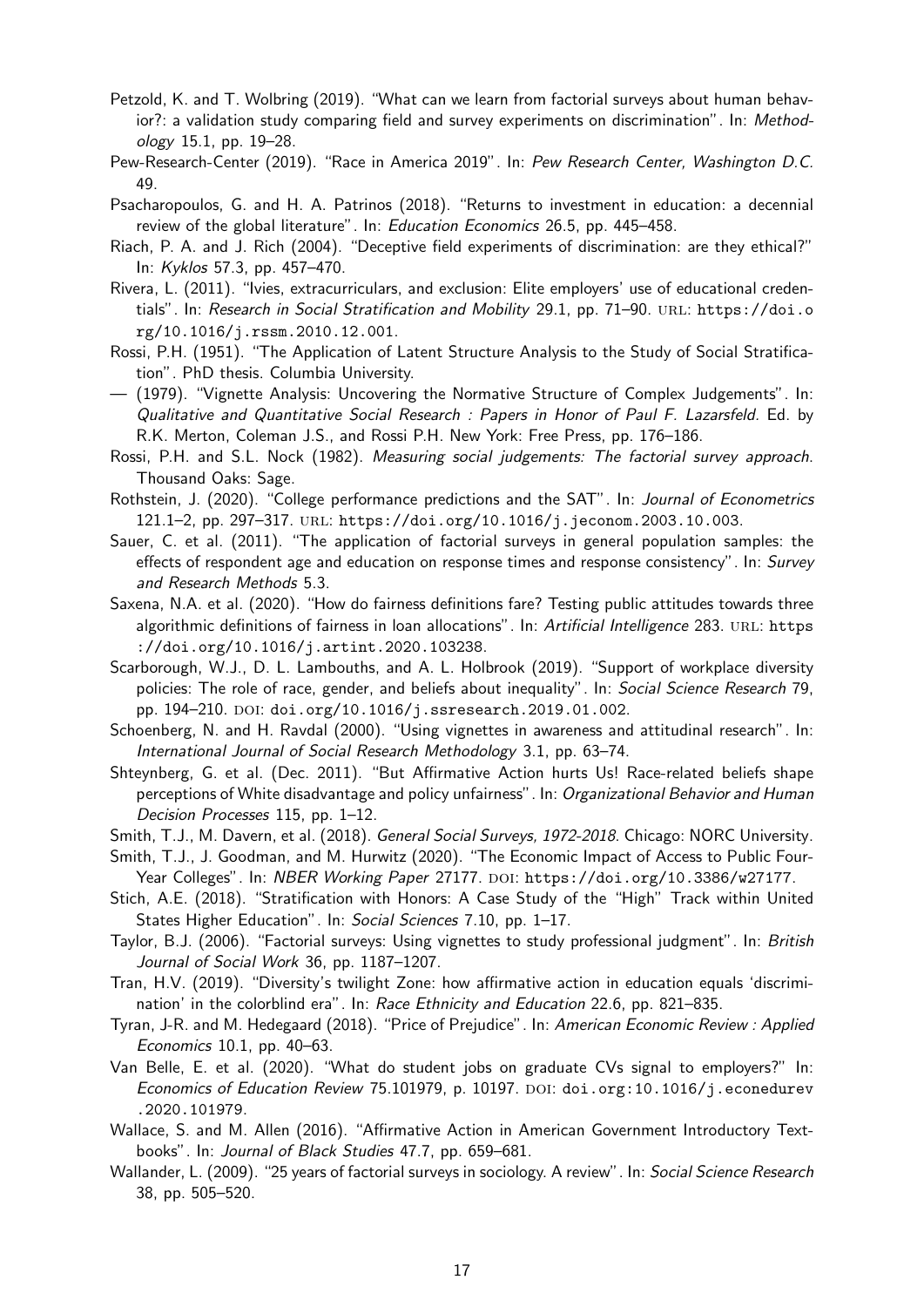- Yaari, M. E. and M. Bar-Hillel (1984). "On Dividing Justly". In: Social Choice and Welfare 1.1, pp. 1–24.
- Yagan, D. (May 2016). "Supply vs. demand under an affirmative action ban: Estimates from UC law schools". In: Journal of Public Economics 137, pp. 38–50.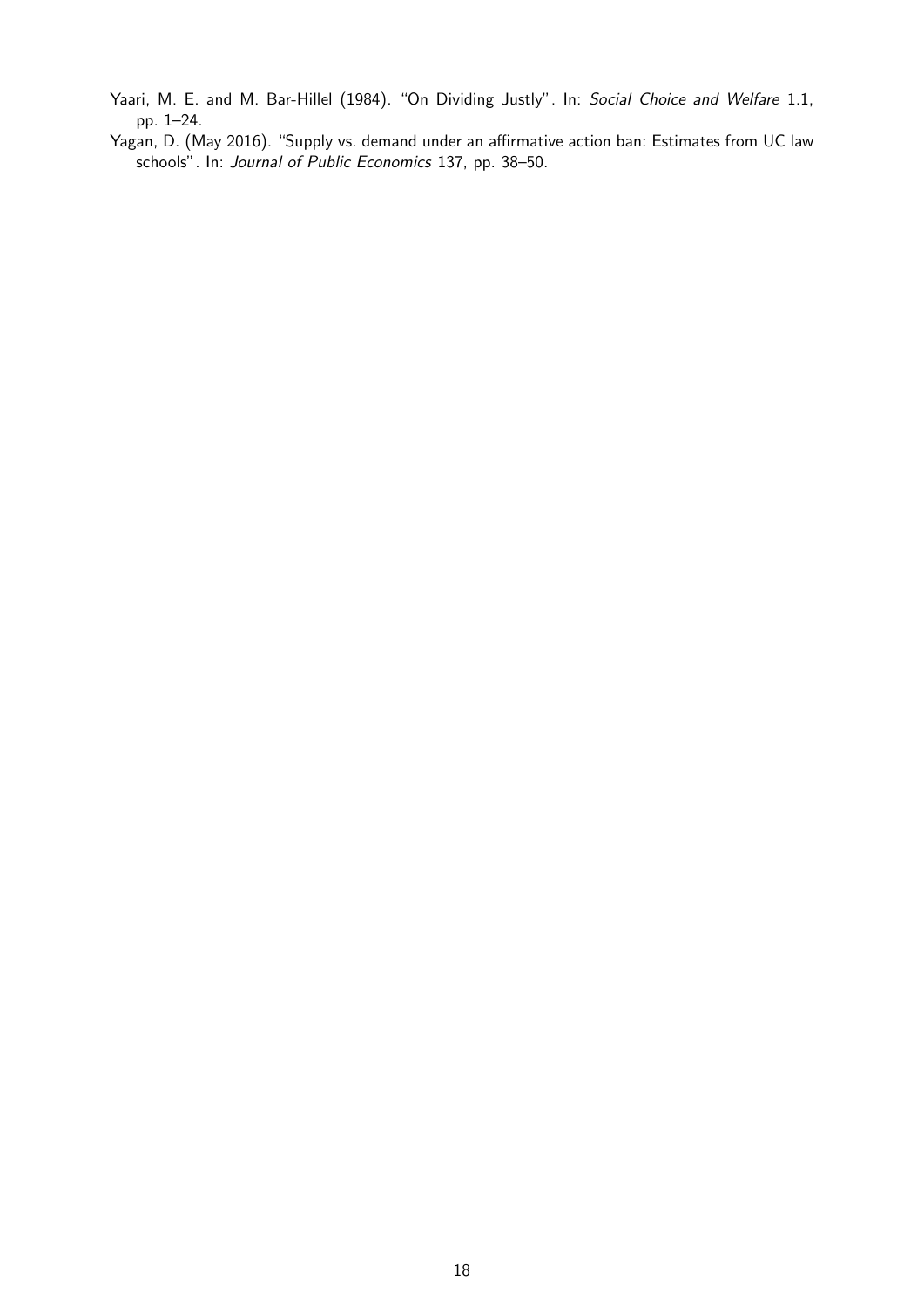# 7 Tables and Figures

# 7.1 Figures

Figure 1. Share of respondents who choose the costly compensation of the past-in-present educational discrimination



Coverage: adults aged 18 and above with high-school degree or higher. Observations: 788 (all scenarios). Data Source: Manta, 2020.

# 7.2 Tables

# Table 1. Survey design

|                                | <b>Wage loss</b> | Nο                         | x <sub>2</sub>             | x <sub>2</sub>             |
|--------------------------------|------------------|----------------------------|----------------------------|----------------------------|
| Sanction of the firm           |                  | No                         | No                         | Yes                        |
| <b>Educational</b>             | Deliberate       | Scenario $#1$<br>$(n=102)$ | Scenario $#2$<br>$(n=136)$ | Scenario $#3$<br>$(n=96)$  |
| discrimination                 | Involuntary      | Scenario $#4$<br>$(n=101)$ | Scenario $#5$<br>$(n=100)$ | Scenario $#6$<br>$(n=114)$ |
| Labor market<br>discrimination | Deliberate       |                            | Scenario $#7$<br>$(n=129)$ |                            |
| Source: Manta, 2020            |                  |                            |                            |                            |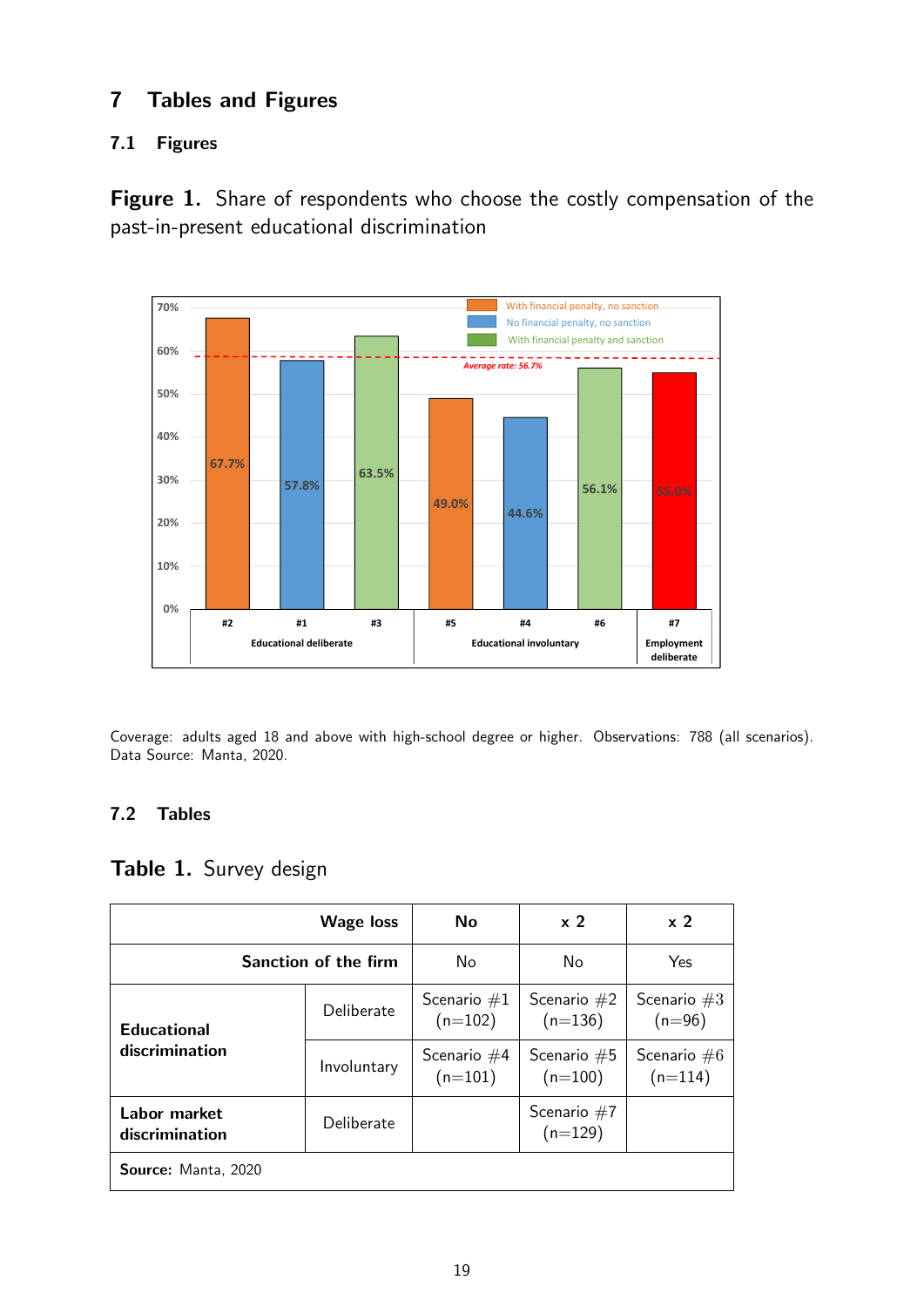|  | Table 2. Descriptive statistics |  |
|--|---------------------------------|--|
|--|---------------------------------|--|

|                                      | $%$ of the sample | $%$ of the<br>respondents<br>who compensate | Statistical<br>test |
|--------------------------------------|-------------------|---------------------------------------------|---------------------|
| All                                  | 100%              | 57.0                                        |                     |
| Gender: female                       | 56.6              | 62.4                                        | ***                 |
| Gender: male                         | 43.4              | 50.0                                        |                     |
| Race: non-White or Caucasian         | 21.9              | 62.0                                        | not significant     |
| Race: White or Caucasian             | 78.1              | 55.6                                        |                     |
| Age: under 30                        | 24.2              | 67.5                                        |                     |
| Age: 30 to 60                        | 58.9              | 51.1                                        | ***                 |
| Age: over 60                         | 20.9              | 60.3                                        |                     |
| Education : no higher education      | 16.3              | 56.6                                        | not significant     |
| Education : some higher education    | 83.7              | 57.1                                        |                     |
| Annual income: less than 50,000\$    | 34.4              | 61.4                                        |                     |
| Annual income: 50,000\$ to 149,999\$ | 29.4              | 60.7                                        | $***$               |
| Annual income: more than 150,000\$   | 36.2              | 49.8                                        |                     |
| Political opinion : liberal          | 31.4              | 64.7                                        |                     |
| Political opinion : conservative     | 26.5              | 41.9                                        | ***                 |
| Political opinion : other            | 42.1              | 60.8                                        |                     |
| Perspective : discriminated group    | 23.3              | 94.7                                        | ***                 |
| Perspective: other agents            | 31.7              | 18.9                                        |                     |
| Perspective : all agents             | 45.0              | 64.4                                        |                     |

SurveyMonkey-administered survey on adults (18 years old and more) who finished high school.

Chi-2 proportion test, with  $H_0$ : no difference by covariate in the proportion of respondents who chose to compensate. \*\*\* significant at  $1\%$ , \*\* at 5% and \* at  $10\%$ .

Data source : Manta survey, 2020. Scenarios  $#1$  to 6 (649 observations).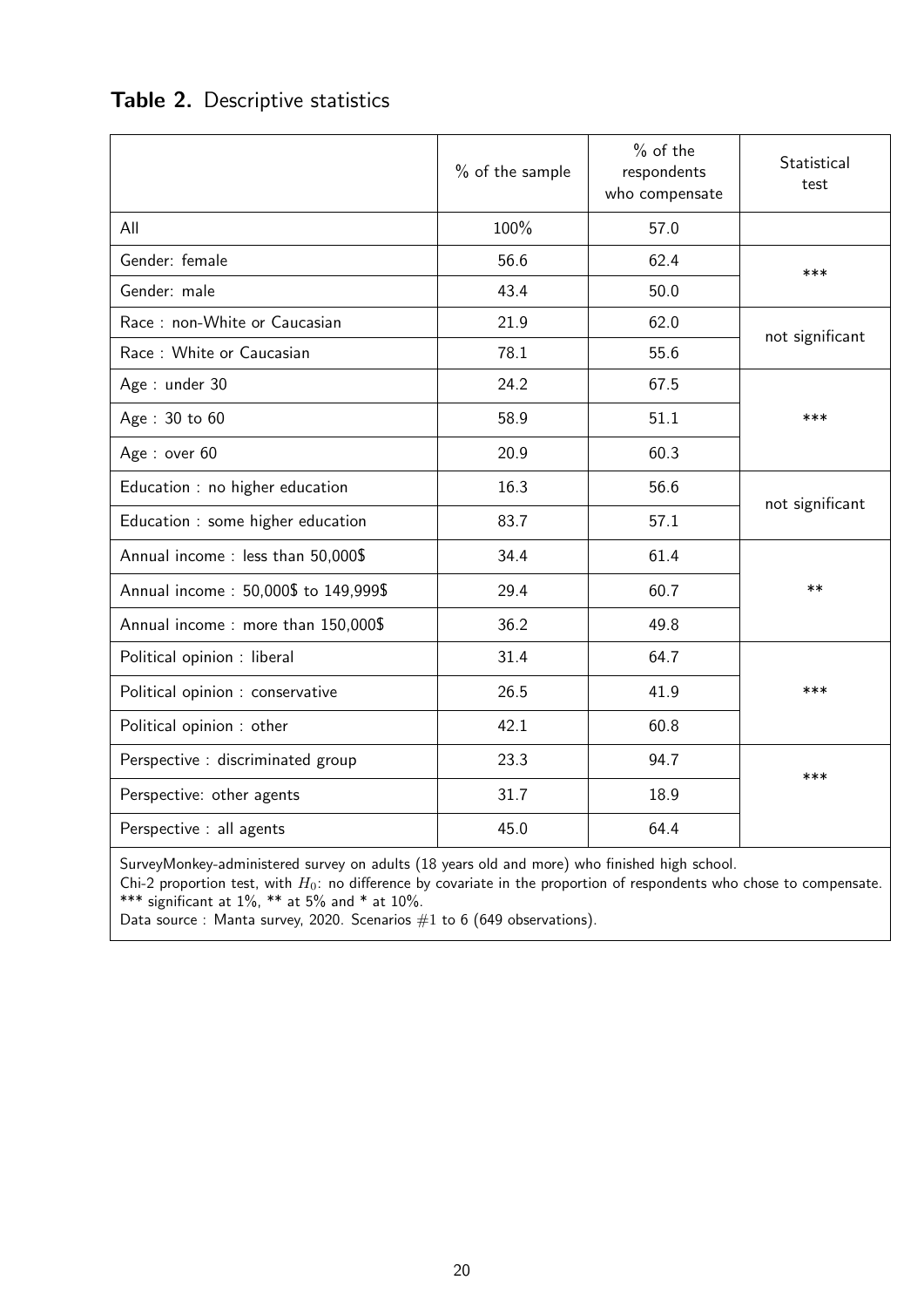Table 3. Linear probability model of the support of a costly compensation of the past-in-present educational discrimination (all scenarios)

|                                                             | Model 1a   | Model 1b    |
|-------------------------------------------------------------|------------|-------------|
| Gender: female                                              | $0.116***$ | 0.0494      |
| (ref male)                                                  | (0.0392)   | (0.0335)    |
| Race: not White                                             | 0.0153     | 0.00527     |
| (ref: White)                                                | (0.0469)   | (0.0419)    |
| Age: less than 30                                           | $0.131***$ | $0.0691*$   |
| (ref : between 30 and 60)                                   | (0.0477)   | (0.0401)    |
| Age: more than 60                                           | $0.108**$  | $0.0820**$  |
| (ref : between 30 and 60)                                   | (0.0494)   | (0.0407)    |
| Education : higher education                                | 0.00762    | $-0.00828$  |
| (ref : high school)                                         | (0.0545)   | (0.0449)    |
| Annual income: less than 50,000\$                           | $-0.0140$  | $-0.0237$   |
| $(ref: 50,000\$ to $150,000\$                               | (0.0485)   | (0.0417)    |
| Annual income: more than 150,000\$                          | $-0.0808*$ | $-0.0706*$  |
| $(ref: 50,000\$ to $150,000\$                               | (0.0478)   | (0.0404)    |
| Political opinion : liberal                                 | $0.186***$ | $0.113**$   |
| (ref : conservative)                                        | (0.0523)   | (0.0451)    |
| Political opinion : neither liberal nor conservative (ref : | $0.156***$ | $0.134***$  |
| conservative)                                               | (0.0483)   | (0.0415)    |
| Perspective: applicants from the discriminated group        |            | $0.282***$  |
| (ref : all the agents)                                      |            | (0.0340)    |
| Perspective: hiring agent, hiring firm, applicants from     |            | $-0.441***$ |
| the non-discriminated group (ref : all the agents)          |            | (0.0397)    |
|                                                             | $0.570***$ | $0.645***$  |
| Constant                                                    | (0.0190)   | (0.0278)    |
| R <sub>2</sub>                                              | 0.068      | 0.360       |
|                                                             |            |             |

Coverage: adults (18 years old +) who finished high school. Scenarios  $\#1$  to 6 (649 observations). Linear probability models. \*\*\* significant at 1%, \*\* at 5% and \* at 10%. Data source : Manta survey, 2020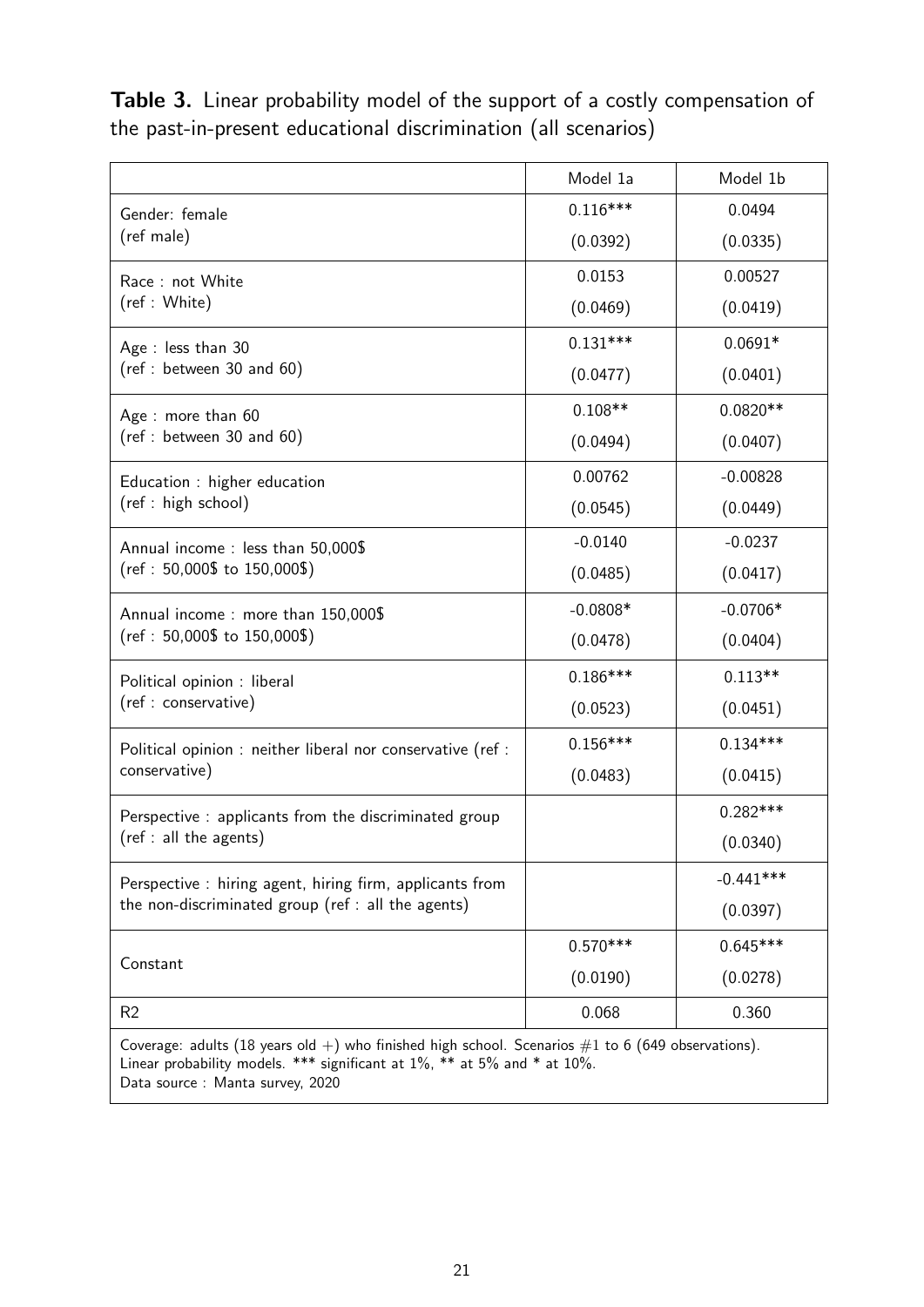Table 4. Difference in the proportion of respondents who choose discrimination vs. compensation when discrimination is intentional vs. has financial consequences

|                                    |                        | <b>Scenarios</b>                  | Difference (pts) | z-score | p-value    |
|------------------------------------|------------------------|-----------------------------------|------------------|---------|------------|
| Financial<br>consequences for      | All cases              | $2$ and $1$<br>$vs$ 4 and 5       | 16,7 pts***      | 3.51    | 0.000      |
| the discriminated                  | $\times$ 2 income loss | #2 vs #5                          | 18,6 pts***      | 2,89    | 0,004      |
| group                              | No income loss         | #1 vs #4                          | 13,3 $pts*$      | 1,89    | 0,058      |
| Intention                          | All cases              | $#2$ and $#5$<br>vs $#1$ and $#4$ | $8.5$ pts*       | 1.79    | 0.073      |
|                                    | Deliberate             | #2 vs #1                          | $9,8$ pts        | 1,55    | 0,120      |
|                                    | Involuntary            | #2 vs #4                          | $4,5$ pts        | 0,63    | 0,528      |
| Financial consequences x intention |                        | $#2$ and $#4$                     | $23,1$ pts       | 3,56    | $0,000***$ |

SurveyMonkey-administered survey on adults (18 years old  $+)$  who finished high school. Scenarios 1, 2, 4 and 5 (439 observations). Chi-2 proportion test : \*\*\* significant at 1%, \*\* at 5% and \* at 10%. Data source : Manta survey, 2020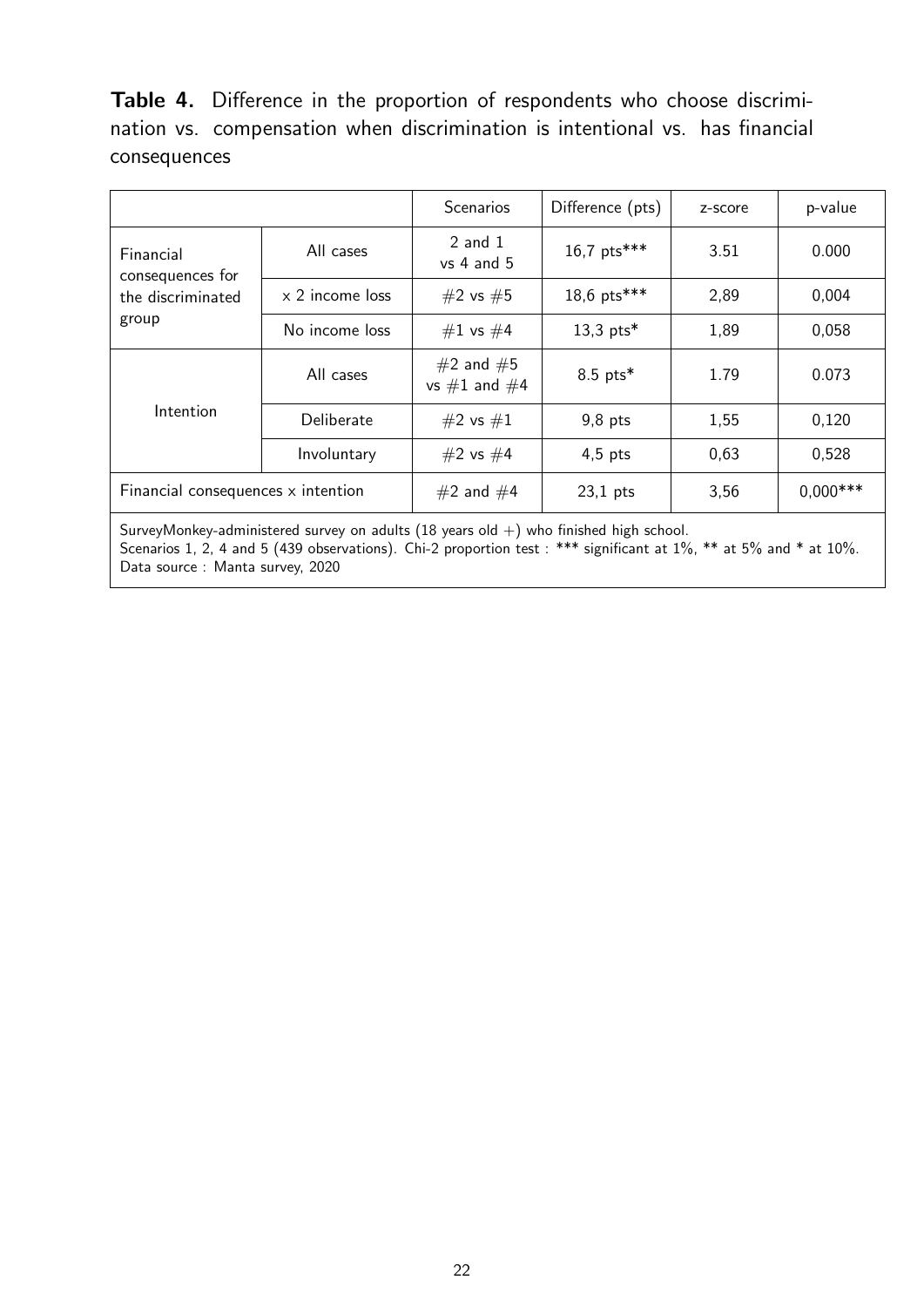Table 5. Linear probability model of the support of the costly compensation of the past-in-present educational discrimination (when discrimination is intentional vs. has financial consequences

|                                                                       | Model 2a   | Model 2b   | Model 2c    |
|-----------------------------------------------------------------------|------------|------------|-------------|
| Deliberate x twofold wage loss $(\#2)$                                | $0.231***$ | $0.193***$ | $0.157***$  |
| (ref : involuntary x no wage loss)                                    | (0.0640)   | (0.0636)   | (0.0567)    |
| Deliberate x no wage loss $(\#5)$                                     | $0.133*$   | $0.122*$   | $0.139**$   |
| (ref : Involuntary x no wage loss)                                    | (0.0699)   | (0.0681)   | (0.0594)    |
| Involuntary x twofold wage loss $(\#5)$                               | 0.0445     | 0.0458     | 0.0525      |
| (ref : Involuntary x no wage loss)                                    | (0.0706)   | (0.0710)   | (0.0605)    |
| Gender: female                                                        |            | $0.101**$  | 0.0405      |
| (ref male)                                                            |            | (0.0479)   | (0.0401)    |
| Race: not White                                                       |            | 0.0299     | 0.0155      |
| (ref: White)                                                          |            | (0.0561)   | (0.0493)    |
| Age: less than 30                                                     |            | $0.139**$  | $0.0877*$   |
| (ref : between 30 and 60)                                             |            | 0.0576)    | (0.0476)    |
| Age : more than 60                                                    |            | 0.0725     | 0.0799      |
| ref: between 30 and 60)                                               |            | (0.0591)   | (0.0488)    |
| Education : higher education                                          |            | 0.00128    | $-0.00480$  |
| (ref : high school)                                                   |            | (0.0650)   | (0.0548)    |
| Annual income: less than 50,000\$                                     |            | $-0.0803$  | $-0.0708$   |
| $(ref: 50,000\$ to $150,000\$                                         |            | (0.0580)   | (0.0492)    |
| Annual income: more than 150,000\$                                    |            | $-0.118**$ | $-0.0949**$ |
| $(ref: 50,000\$ to $150,000\$                                         |            | (0.0567)   | (0.0460)    |
| Political opinion : liberal                                           |            | $0.156**$  | 0.0881      |
| (ref : conservative)                                                  |            | (0.0637)   | (0.0544))   |
| Political opinion : neither liberal nor                               |            | $0.105*$   | 0.0898*     |
| conservative (ref : conservative)                                     |            | (0.0605)   | (0.0508)    |
| Perspective : applicants from the                                     |            |            | $0.239***$  |
| discriminated group (ref : all the agents)                            |            |            | (0.0442)    |
| Perspective : hiring agent, hiring firm,                              |            |            | $-0.463***$ |
| applicants from the non-discriminated<br>group (ref : all the agents) |            |            | (0.0479)    |
|                                                                       | $0.446***$ | $0.460***$ | $0.565***$  |
| Constant                                                              | (0.0497)   | (0.0485)   | (0.0526)    |
| R <sub>2</sub>                                                        | 0.034      | 0.094      | 0.394       |
|                                                                       |            |            |             |

Coverage: adults (18 years old  $+)$  who finished high school. Scenarios 1, 2, 4 and 5 (439 observations). Linear probability models. \*\*\* significant at 1%, \*\* at 5% and \* at 10%. Data source: Manta survey, 2020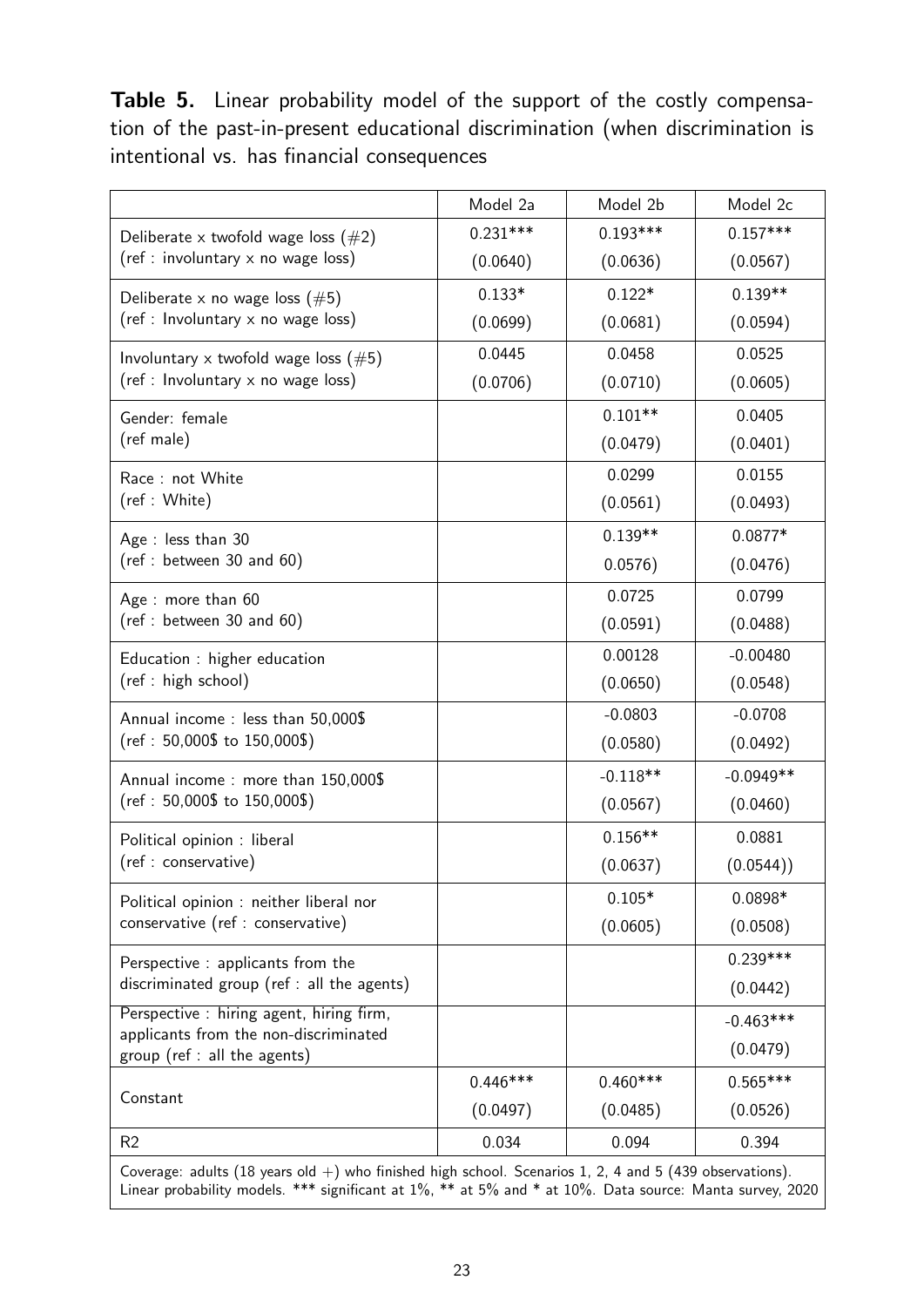Table 6. Effect of a government sanction on the proportion of respondents who support compensation

|                                                                                                            | Discrimination is | <b>Scenarios</b>            | <b>Difference</b> | z-score | p-value |  |
|------------------------------------------------------------------------------------------------------------|-------------------|-----------------------------|-------------------|---------|---------|--|
| Sanction effect                                                                                            | Both cases        | $2$ and $5$<br>$vs$ 3 and 6 | $0,00$ pts        | 0.51    | 0.962   |  |
|                                                                                                            | Deliberate        | 2 versus 3                  | $-4.11$           | $-0,65$ | 0,516   |  |
|                                                                                                            | Involuntary       | 5 versus 6                  | 7,10              | 1,04    | 0,297   |  |
| Coverage: adults (18 years old $+$ ) who finished high school. Scenarios 2, 3, 5 and 6 (446 observations). |                   |                             |                   |         |         |  |

Proportion test. \*\*\* significant at 1%, \*\* at 5% and \* at 10%. Data source: Manta survey, 2020

Table 7. Impact of information on a financial sanction of the hiring firm on the support of a costly compensation of the past-in-present discrimination (Linear probability model)

|                                                                                                           | Model 3a   | Model 3b   | Model 3c   | Model 3d   |
|-----------------------------------------------------------------------------------------------------------|------------|------------|------------|------------|
| Deliberate discrimination                                                                                 | $0.133***$ |            | $0.119**$  | $0.124***$ |
| (scenarios 2 and 3)                                                                                       | (0.0468)   |            | (0.0462)   | (0.0364)   |
| Sanction                                                                                                  | 0.0136     |            | 0.0376     | 0.0203     |
| (scenarios 3 and 6)                                                                                       | (0.0467)   |            | (0.0466)   | (0.0372)   |
| Deliberate $\times$ no sanction (scenario 2)                                                              |            | $0.186***$ |            |            |
| (ref : Involuntary x no sanction)                                                                         |            | (0.0644)   |            |            |
| Deliberate x sanction (scenario 3)                                                                        |            | $0.145**$  |            |            |
| $(ref: Involuntary \times no$ sanction)                                                                   |            | (0.0704)   |            |            |
| Involuntary $\times$ sanction (scenario 6)                                                                |            | 0.0714     |            |            |
| (ref : Involuntary x no sanction)                                                                         |            | (0.0686)   |            |            |
| <b>CONTROLS</b>                                                                                           |            |            |            |            |
| Respondent characteristics                                                                                | <b>NO</b>  | <b>NO</b>  | <b>YES</b> | <b>YES</b> |
| Identification variable                                                                                   | <b>NO</b>  | NO.        | NO.        | <b>YES</b> |
|                                                                                                           | $0.521***$ | $0.490***$ | $0.517***$ | $0.589***$ |
| Constant                                                                                                  | (0.0424)   | (0.0502)   | (0.0430)   | (0.0453)   |
| R2                                                                                                        | 0.018      | 0.021      | 0.080      | 0.413      |
| Coverage: adults (18 years old $+)$ who finished high school. Scenarios 2, 3, 5 and 6 (446 observations). |            |            |            |            |

Linear probability models. Control variables: gender, age, race, education, income, political opinion. \*\*\* significant at 1%, \*\* at 5% and \* at 10%. Data source : Manta survey, 2020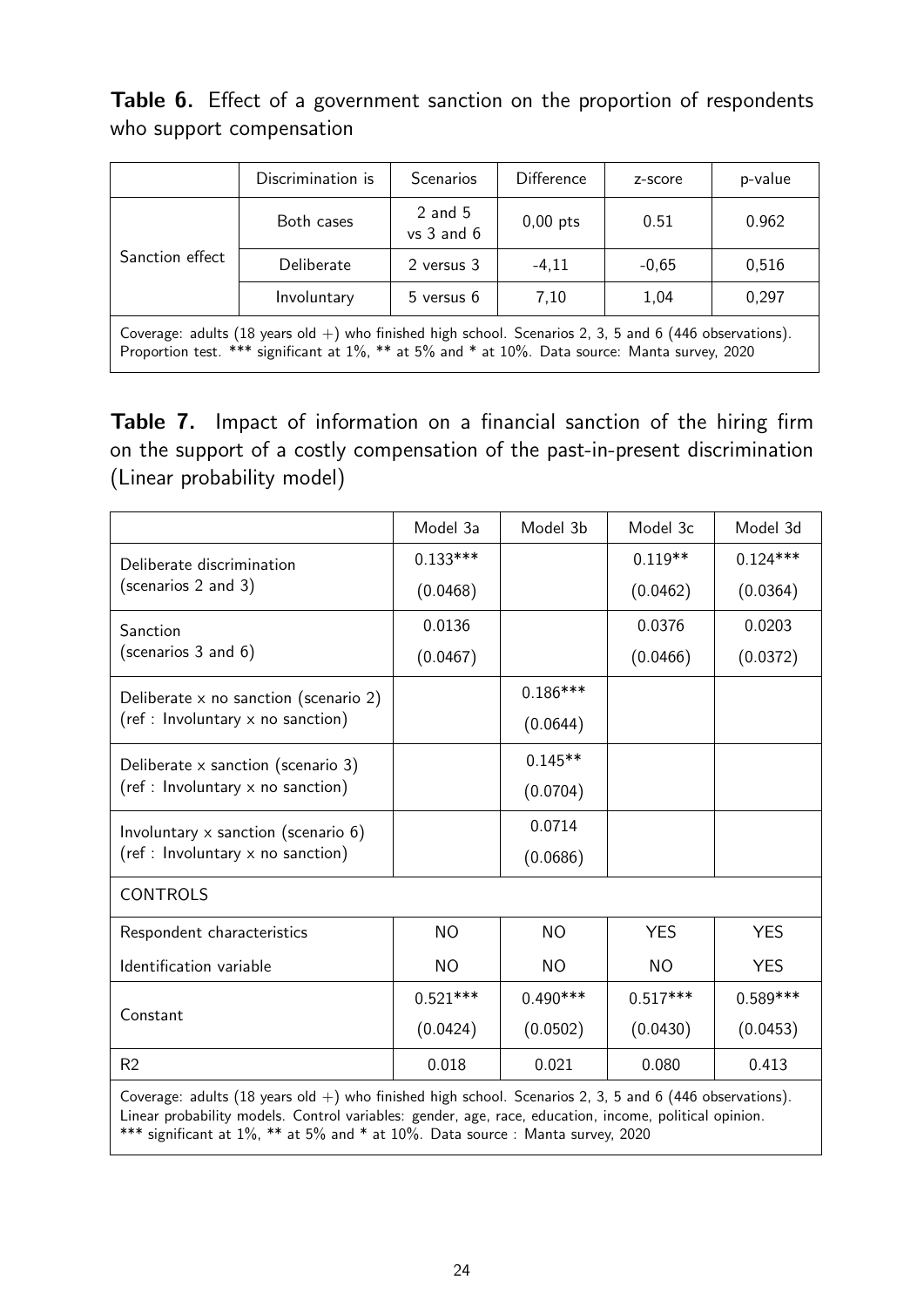Table 8. Present-time employment vs. past-in-present educational discrimination

| Effect                                                                                                                                                                                                        | <b>Scenarios</b> | <b>Difference</b> | z-score  | p-value |  |  |
|---------------------------------------------------------------------------------------------------------------------------------------------------------------------------------------------------------------|------------------|-------------------|----------|---------|--|--|
| Nature of the discrimination                                                                                                                                                                                  | 2 versus 7       | $12.6$ pts        | $2.11**$ | 0.035   |  |  |
| Coverage: adults (18 years old $+$ ) who finished high school. Scenarios 2 and 7 (265 observations)<br>Chi-2 proportion test : *** significant at 1%, ** at 5% and * at 10%. Data source : Manta survey, 2020 |                  |                   |          |         |  |  |

Table 9. Association between individual characteristics and the support of a costly compensation of past-in-present educational vs. present-time employment discrimination

|                            | Model 4a   | Model 4b   | Model 4c   |
|----------------------------|------------|------------|------------|
| Deliberate discrimination  | $-0.126**$ | $-0.099$   | $-0.0676$  |
| (scenarios 2 and 7)        | (0.0596)   | (0.0607)   | (0.0517)   |
| <b>CONTROLS</b>            |            |            |            |
| Respondent characteristics | NO.        | <b>YES</b> | <b>YES</b> |
| Identification variable    | <b>NO</b>  | <b>NO</b>  | <b>YES</b> |
|                            | $0.676***$ | $0.664***$ | $0.762***$ |
| Constant                   | (0.0403)   | (0.0395)   | (0.0498)   |
| R <sub>2</sub>             | 0.017      | 0.095      | 0.372      |

Coverage: adults (18 years old  $+)$  who finished high school. Scenarios 2, and 7 (265 observations). Linear probability models. Control variables: gender, age, race, education, income, political opinion. \*\*\* significant at 1%, \*\* at 5% and \* at 10%. Data source : Manta survey, 2020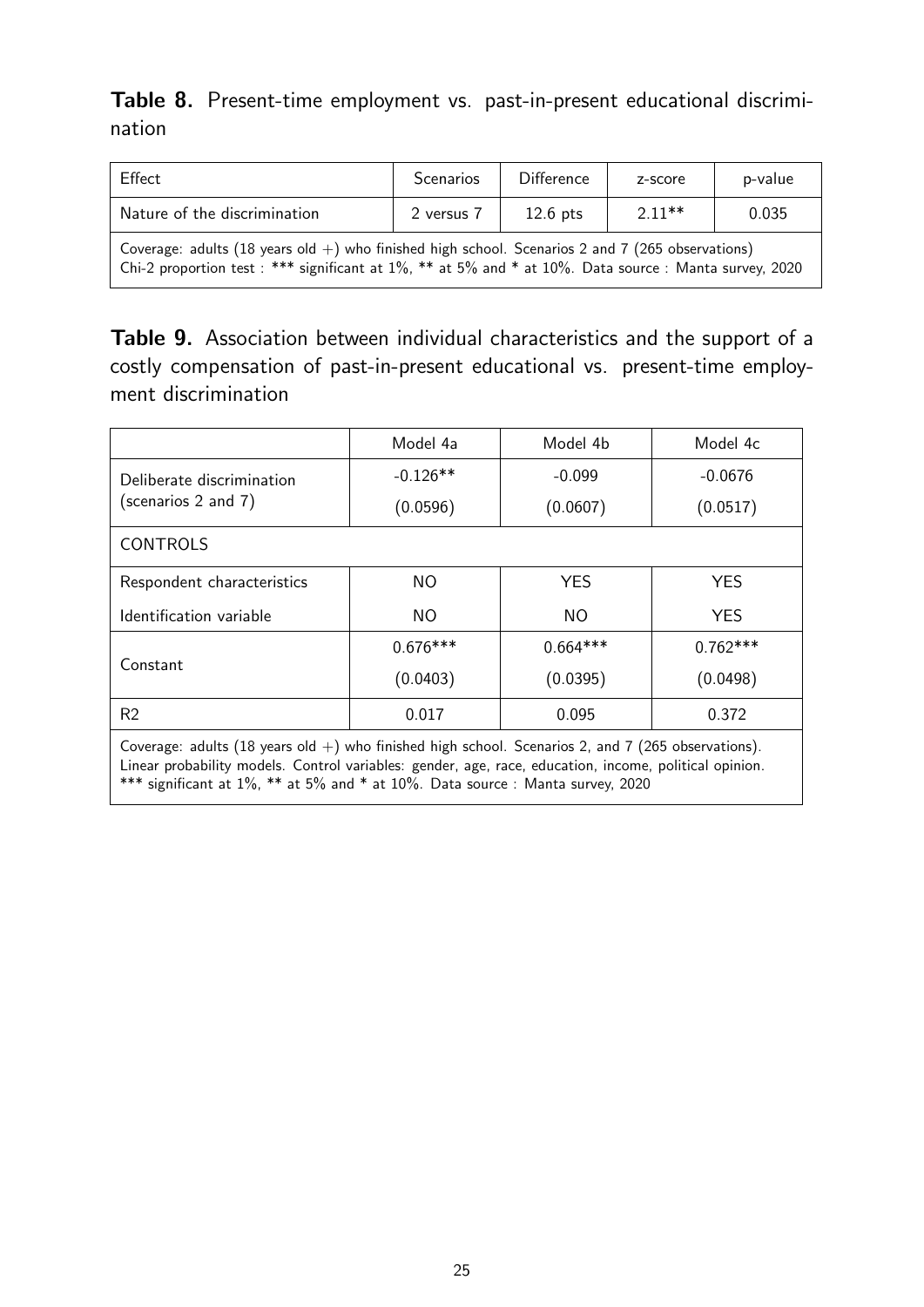|                   | All scenarios    |         | <b>Scenarios</b><br>$# 1, 2, 4$ and 5 |         | <b>Scenarios</b><br>$# 2, 5, 3$ and 6 |         | <b>Scenarios</b><br>$# 2$ and 7 |         |
|-------------------|------------------|---------|---------------------------------------|---------|---------------------------------------|---------|---------------------------------|---------|
|                   | Chi <sub>2</sub> | p-value | Ch <sub>i</sub> 2                     | p-value | Chi2                                  | p-value | Chi <sub>2</sub>                | p-value |
| Perspective       | 27.38            | 0.007   | 11.51                                 | 0.074   | 18.71                                 | 0.005   | 14.70                           | 0.001   |
| Political opinion | 13.31            | 0.347   | 7.91                                  | 0.245   | 8.47                                  | 0.205   | 7.45                            | 0.024   |
| Gender            | 8.23             | 0.221   | 6.55                                  | 0.088   | 6.60                                  | 0.086   | 0.94                            | 0.333   |
| Age               | 14.37            | 0.278   | 9.99                                  | 0.125   | 7.28                                  | 0.295   | 5.88                            | 0.053   |
| Education         | 3.99             | 0.678   | 2.60                                  | 0.457   | 0.48                                  | 0.923   | 0.02                            | 0.881   |
| Race              | 0.63             | 0.996   | 0.54                                  | 0.910   | 0.26                                  | 0.967   | 0.05                            | 0.820   |
| Income            | 14.20            | 0.288   | 6.38                                  | 0.382   | 8.23                                  | 0.229   | 2.74                            | 0.254   |

# Table 10. Tests of independence

Coverage: adults aged 18 and above with high-school degree or higher. In bold font: situations where the independence hypothesis is rejected. Data Source: Manta, 2020

# 8 Appendix

# 8.1 Survey design

# General context [all scenarios]

Imagine a far away galaxy where Humans and many alien races live peacefully.

Tom is the Human manager of a recruitment agency. This job is Tom's only source of income. This year, SpaceTravel, a big intergalactic firm, is Tom's only client. SpaceTravel asks Tom to run a selection process to find qualified navigators for its spaceships.

On average, half of the candidates are successful and become navigators for SpaceTravel.

# Income differential

- None  $[\#1$  and 4] Tom knows that the candidates who fail the selection process will be quickly hired by other firms and will earn the same income than candidates who were successful.
- $\times$  2 [ $\#2$ , 3, 5, and 6] Tom knows that a SpaceTravel navigator earns twice the income of a candidate who failed the selection process.

# Description of the selection process [all scenarios]

Candidates can only apply to the SpaceTravel selection process once in their life, just after high school. All the high schools organize short training courses where their pupils can get familiar with the very specific flight simulators used by SpaceTravel during its selection process.

Among all the galactic races that apply to the selection process, 100 candidates are Tenka aliens. The Tenkas have a specific tradition: the young Tenkas must stay at home during short ritual periods.

# Discrimination intent

- Deliberate  $[\#1, 2, \text{ and } 3]$  Knowing this, the school administrators have deliberately set the training courses at times where the Tenka pupils could not attend. This way, they want to make sure that very few Tenkas will successfully complete the selection process.
- Unvoluntary  $[\#4, 5, \text{ and } 6]$  This cultural specificity prevents them from enrolling in the specific flight simulator training.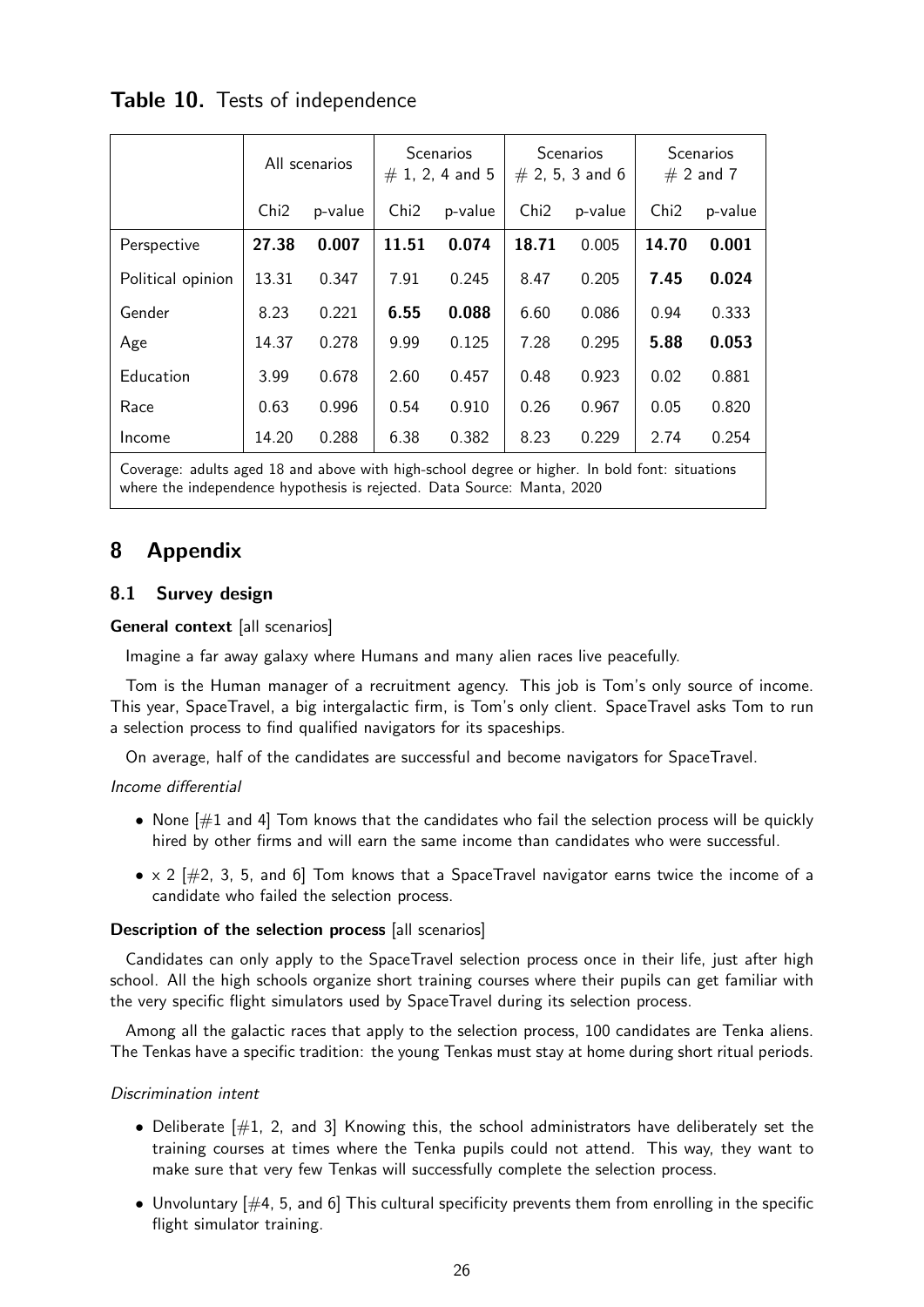#### Disadvantage of the discriminated group and neutrality of the decision-maker [all scenarios]

SpaceTravel asks Tom to start the selection immediately after the high school year. Tom knows that, contrary to all the other candidates, the Tenka candidates could not get familiar with the flight simulators. Personally, Tom equally cares about all the alien races. In his opinion, they are all equally capable of being efficient navigators for SpaceTravel.

#### Sanction of the firm

- None  $[\#1, 2, 4, \text{ and } 5]$  no additional text
- Sanction  $[#3 \text{ and } 6]$  The galactic government makes sure that all firms provide the same job opportunities to everyone. The government financially sanctions the firms that do not respect this principle.

## Question [all scenarios]

In your opinion, from a moral point of view, what should Tom do? Knowing your opinion will not affect Tom's decision.

Scenarios without any sanction of the firm  $[\#3$  and 6]

- Discrimination Start the selection process immediately after the high school year for everybody, knowing that the Tenkas will not have had any opportunity to learn to use the flight simulators. Because of that, no Tenka candidate will successfully become a navigator. In this case, Tom will not lose any income.
- Compensation Delay the selection process to give the Tenkas enough time to learn how to use the flight simulators. In this case, 50 Tenkas will become navigators. But, because of the delay, Tom will have to pay a penalty and lose half of his income.

Scenarios with a sanction of the firm  $[#1, 2, 4,$  and 5]

- Discrimination Start the selection process immediately after the high school year for everybody, knowing that the Tenkas will not have had any opportunity to learn to use the flight simulators. Because of that, no Tenka candidate will successfully become a navigator. In this case, SpaceTravel will pay Tom the full amount of income due. Also, the government will impose a heavily financial penalty to SpaceTravel because of the high failure rate of the Tenkas.
- Compensation Delay the selection process to give the Tenkas enough time to learn how to use the flight simulators. In this case, 50 Tenkas will become navigators. But, because of the delay, Tom will have to pay a penalty and lose half of his income. In this case, the government will not sanction SpaceTravel.

## 8.2 Sub-sample structure

The  $\chi^2$  tests presented in this appendix (Appendix 8.2) are designed to ensure the comparability of the sub-samples of respondents who were shown the different versions of the vignette. Note that because the variable "perspective" is not independent of the scenarios, a specific econometric treatment was used in the econometric analysis.

## 8.3 Observable characteristics and vignettes influencing respondents' identification with one of the groups in the vignette

The marginal effects associated with the multinomial logit model presented below allow to identify the socioeconomic variables that influence the respondents' identification with the characters presented in the vignette.

We find that the respondents' gender, age, educational level and political opinions have a significant influence on this identification.

Let Y be a nominal outcome variable equal to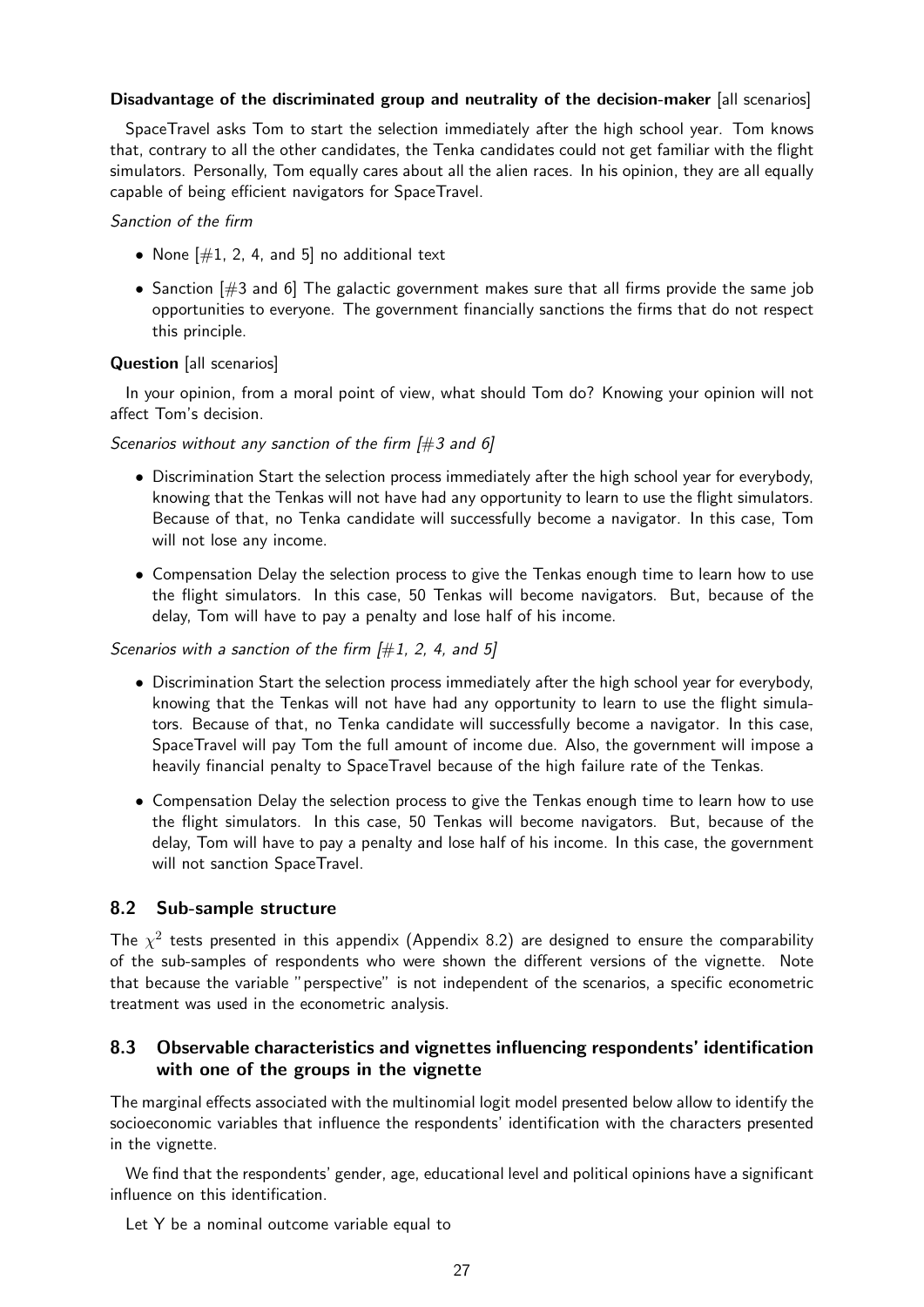- 0 if the respondent stated that they identified the most with applicants from the discriminated group
- 1 if they identified the most with all the characters of the vignette
- 2 if they identified the most with other characters than the applicants from the discriminated group (hiring agent, hiring firm, applicants from non-discriminated groups)

Let's note  $Pr(Y = j|X)$  with  $j = 0, ..., 2$  the probability that the respondent is equal to j conditional of the covariates X.

We have  $Pr(Y = j | X) = F_j(X \beta_j) = \frac{exp(\beta_0 j + \sum_{k=1}^K \beta_k j \times X_k)}{E_j(X \beta_j)}$  $1 + \sum_{j=1}^{2} exp(\beta_0 j + \sum_{k=1}^{K} \beta_k j)$ with  $j=1, 2$ and  $Pr(Y = 0|X) = \frac{1}{\sqrt{2}}$  $1 + \sum_{j=1}^{2} exp(\beta_0 j + \sum_{k=1}^{K} \beta_k j)$  $if j=0$ 

Since we have only discrete covariates, the marginal effect is computed as the difference in predicted probabilities.

For instance, in the case of a dichotomic covariate, the marginal effect would be computed as:  $Pr(Y = j | X_{-k}, X_k = 1) - Pr(Y = j | X_{-k}, X_k = 0) = F_j(X_{-k} \beta_{-k} + \beta_k) - F_j(X_{-k} \beta_{-k})$